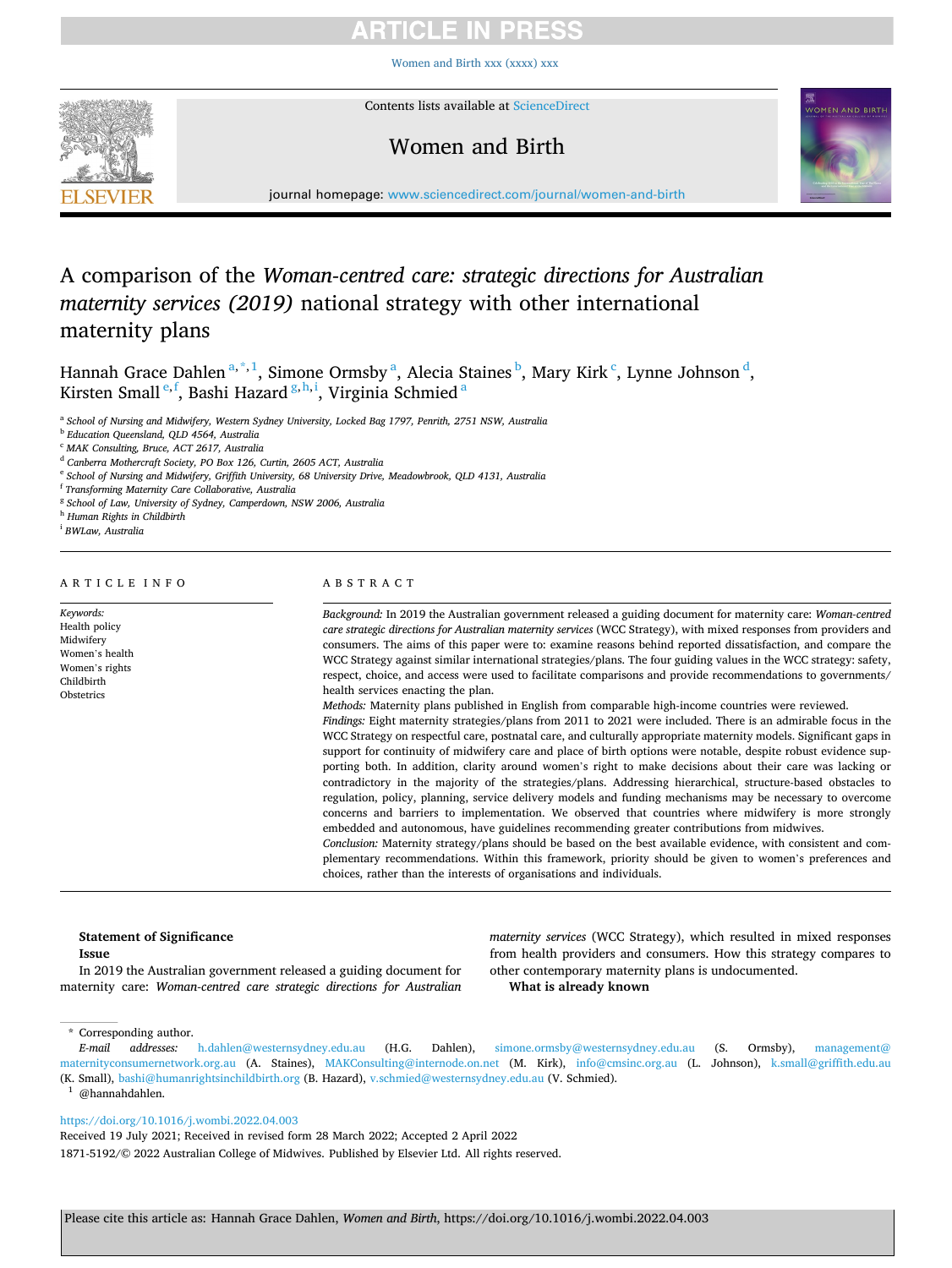### *H.G. Dahlen et al.*

Australia is a safe country to give birth in terms of maternal and perinatal mortality but there are increasing rates of obstetric intervention, coupled with restricted access to quality midwifery-led models of care, including out of hospital birth.

## **What this paper adds**

In countries where midwifery is strongly embedded and autonomous, maternity guidelines promote greater contributions from midwives and the realisation of women's human rights. Clarity around a woman's right to make the final decision about her care is lacking or contradictory in the majority of the plans.

## **Introduction**

## *Background to the development of the WCC Strategy (2019)*

In 2019, the Australian government released an updated guiding document for maternity care: *Woman-centred care strategic directions for Australian maternity services* (WCC Strategy). The WCC Strategy was endorsed by the Council of Australian Governments (COAG), the peak intergovernmental forum in Australia [\[1\],](#page-11-0) to provide overarching national strategic direction that supports Australia's maternity care system and enables improvements in line with "contemporary practice, evidence, and international developments" [\[1\]](#page-11-0) [p4]**.** Following the release, disappointment and frustration was voiced by consumers and maternity service providers (especially midwives) due to the minimal incorporation of midwifery continuity of care and out of hospital birth place options. This was especially frustrating as the first Australian National Maternity Services Plan (NMSP, 2010) published in 2011 [\[2\]](#page-11-0) had provided more consideration of continuity of midwifery care, homebirth and birth centres, and during the subsequent eight year timeframe, further consumer input  $[3,4]$  and research evidence in support of these options [5–[7\]](#page-11-0) had accumulated.

Prior to the development of the NMSP (2010) an extensive maternity service review was conducted in 2009 [\[8\].](#page-11-0) Over 900 submissions were received, 54% from consumers and of these, over 60% requested better access to and support of homebirth  $[4]$ . Unfortunately, despite 42 mentions of homebirth (or homebirths/homebirthing) in the interim report, the NMSP concluded "that the relationship between maternity health care professionals is not such as to support homebirth as a mainstream Commonwealth funded option (at least in the short term)" [\[8\]](#page-11-0) [p21]. In reference to birth centres (mentioned in 24% of all submissions received) [\[9\],](#page-11-0) the government recommended "consideration be given to the demand for, and availability of, a range of models of care including birthing centres" [\[8\]](#page-11-0) [p57]. Support was also given to expanding midwifery continuity of care [\[8\]](#page-11-0). The NMSP was published in 2011 with recommendations that models of midwifery care, privately practising midwives, and place of birth options be further explored and supported [\[2\].](#page-11-0) Midwives subsequently gained access to Australia's publicly funded health care system (Medicare) and insurance to practice privately, though this support was inequitable when compared to obstetrics. For instance, insurance and Medicare rebates did not extend to intrapartum care at home and midwives were forced to seek collaborative arrangements with obstetricians, with varying success, in order for women to access Medicare rebates [\[4\].](#page-11-0)

In 2015, with the NMSP due to expire, consumers approached the Commonwealth government for a new maternity plan [\[3\]](#page-11-0). The Commonwealth extended the existing plan to 2016 and indicated a new national framework was being developed. When clinicians and consumers accessed the final draft framework in 2017, it was unanimously agreed that it was unsuitable and needed to be abandoned [\[3\]](#page-11-0).

In October 2017, the development of a new national plan was initiated with greater consultation with stakeholders promised [\[3\].](#page-11-0) The new WCC Strategy, as it became known, was prepared by the Office of the Chief Nursing and Midwifery Officer, however issues related to funding maternity care and expansion of available models of care were again excluded during the development phase. This was despite more than 500 consumer submissions overwhelmingly requesting continuity of midwifery carer, access to homebirth and access to timely publicly available data on birth outcomes, less intervention during labour and birth, and accountability for high rates of birth trauma [\[3\]](#page-11-0).

A second survey and round of consultations with consumers and providers followed. In the subsequently developed draft, emphasis on improving access to continuity of *midwifery carer* was disappointingly modified to a generic reference to 'continuity of care'. In February 2019, frustrated consumers initiated an online campaign via the Maternity Consumer Network that received over 1500 submissions in protest of the draft guideline [\[3\]](#page-11-0). Consumers also wrote to the Chief Nursing and Midwifery Officer, and the Australian Health Minister, requesting continuity of midwifery carer be put back in the plan [\[3\]](#page-11-0).

In 2019, consumers frustrated by the lack of incorporation of their contributions, attended the final Advisory Group consultation for the WCC strategy dressed as suffragettes in protest [\[3\]](#page-11-0). Possibly in response, the final draft included the addition that: "Women have access to continuity of care with the care provider(s) of their choice — including midwifery continuity of care" [\[1\]](#page-11-0) [p16], but not as a standalone priority. Place of birth options, such as home birth and birth centres, were not mentioned at all, despite sustained consumer demand. Frustrations amongst midwives and consumers escalated at this time, as it became apparent that medical organisations such as the Australia Medical Association (AMA) and the Royal Australian and New Zealand College of Obstetricians and Gynaecologists (RANZCOG) had lobbied against the inclusion of continuity of midwifery care in the WCC Strategy [\[3\]](#page-11-0).

## **The Australian maternity care context**

## *Overview of birth in Australia*

According to the latest national data (2018–19, published in 2020–21), around 300,000 women give birth in Australia each year [\[10,](#page-11-0)  [11\].](#page-11-0) Of these, 73% live in major cities, 35% are born overseas (26% from non-English speaking countries) [\[10\],](#page-11-0) and 4.8% identify as Aboriginal and Torres Strait Islander [\[11\].](#page-11-0) Around 8.6% of babies are born preterm and 6.6% are low birth weight [\[11\].](#page-11-0) Aboriginal and Torres Strait Islander babies are almost 1.5 times more likely to be born preterm or of low birth weight and admitted to a special care nursery or neonatal intensive care unit [\[11\].](#page-11-0) Nearly one third of babies have some form of resuscitation at birth [\[10\]](#page-11-0). Nationally the overall perinatal mortality rate remains unchanged over the past decade at 9.6/1000 births (stillbirths 7.2/1000 and neonatal deaths 2.4/1000) [\[11\].](#page-11-0)

Australia is a comparably safe country for women giving birth in terms of maternal and perinatal mortality, but obstetric intervention rates are high and rising annually [\[11\]](#page-11-0). Indeed, Australia has some of the highest birth intervention rates in the world. For instance, the 2019 caesarean section rate at 36% ranks as one of the highest in the OECD (27th out of 34 countries in 2017) [\[11\]](#page-11-0). Rates for vaginal birth after caesarean section and instrumental birth remain stable at 12%, however, for primiparous women, the instrumental birth rate is higher at 26.2% [\[11\].](#page-11-0) In the last decade, the episiotomy rate has increased by 60% (14% in 2008 to 23% in 2018) and the induction rate has increased from 25% in 2008 to 34% in 2018 [\[10\].](#page-11-0) Selected primiparous women (under 35, singleton pregnancy, vertex presentation, 37–41 weeks) are being induced at a rate of 47% [\[11\]](#page-11-0).

## *Funding of healthcare*

Funding for Australian healthcare is complex and comprises government (federal, state and territory) and non-government sector (private health insurers, individuals) contributions [\[12\].](#page-11-0) The mix of private and public funded care sees around 25% of women give birth in one of 612 private hospitals under obstetric-led care; and 75% in public hospitals (1359 hospitals), with a mixture of midwifery and obstetric care [\[12\]](#page-11-0). Reproductive and maternal health costs are substantial and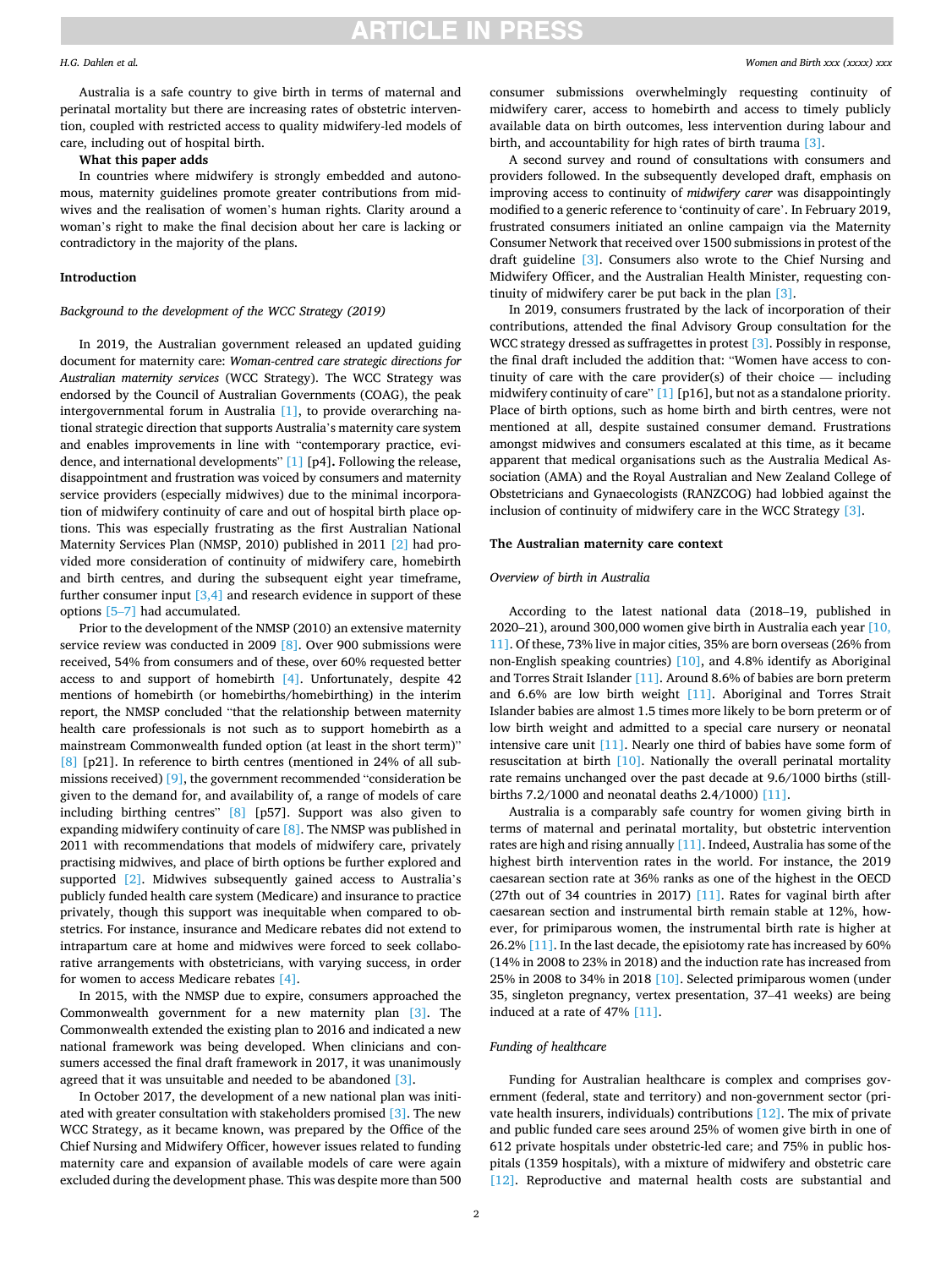### *H.G. Dahlen et al.*

estimated at around \$7.7 billion, or 7% of the total allocated for health related expenditure (2015–16) [\[13\]](#page-11-0). Despite universal health coverage being a cornerstone of Medicare health policy since 1984, Australia has one of the highest rates of out-of-pocket healthcare expenditure per capita, and this has increased more rapidly for obstetric related services than for other healthcare services [\[12\]](#page-11-0).

Funding is not conditional on consumer feedback, quality improvements, or compliance with Federal health care policy or guidelines. While the Commonwealth supports planning of health services and largely funds General Practitioner (GP) Shared Care, the States and Territories operationalise and deploy maternity services. The private sector remains largely unaffected by most policy/guidelines set by government. Costs to the tax payer and consumers (through out-ofpocket expenses) are far greater for maternity care in the private sector, and remain relatively unchecked [\[14\]](#page-11-0). Between 2003 and 2008, the Federal Government Medicare Benefit Scheme (MBS) funding for obstetric services climbed 174% from \$77 million to \$211 million while the number of babies born only increased 17% from 256,925 to 296,925. The majority of this funding increase was for one item (\$130 million), the *Planning and Management of Pregnancy* fee claimed by obstetricians [\[12\]](#page-11-0). Thus, maternity service provision in Australia is a complex matrix of stakeholders, collaborators, regulators, funders and changing political will, with the overall outcome being that care is dominated by fragmented, medical models sustained by complex and discriminatory funding mechanisms [\[12,15\].](#page-11-0)

With this context in mind, this review aims to compare the WCC Strategy to similar international strategies/plans, utilising the four guiding values in the WCC Strategy. We hypothesise that as the WCC Strategy and other international guiding documents claim to be based upon the best available worldwide evidence, that comparable strategies/plans should provide similar core recommendations. In response to consumer and maternity service provider concerns, we wished to assess whether the WCC Strategy is woman-centred, evidence-based, sustainable, and actively supportive of fundamental human rights. Comparing documents to look for differences can be a way to make the premise in a framework visible. As recommendations to government and health services are made according to the WCC strategy, it is critical that recommendations are evidence-based and responsive to consumer demand. We provide further recommendations to facilitate this outcome.

## **Methods**

To address the aim stated above, we obtained and reviewed available maternity strategies/plans published in English from comparable highincome countries. Content from the plans were reviewed and themed by reference to the WCC Strategy guiding values of safety, respect, choice, and access. We then compared and contrasted the positions taken on the values in the respective strategy/plans. Our multidisciplinary team comprising maternity service consumer, legal, obstetric, midwifery, and complementary medicine expertise enabled a reflexive analytical approach, incorporating different perspectives on the findings. We also consulted maternity policy experts who critiqued the paper as it was developed.

## *Review of maternity plans*

We used three avenues to identify and access maternity plans published in English within the time frame beginning 2011–2021. First, a Google Scholar search was performed using the search terms: 'maternity care', 'woman-centred' 'plans', 'guidelines', 'policies', 'documents', 'respect', 'choice', 'access', and 'safety'. Second, we searched government websites of specific countries of interest. Third, maternity services professionals in countries of interest were contacted by the principal researcher for information not publicly available.

Once collated, data was extracted from each maternity care strategy or guideline by reference to the four keys values in the WCC Strategy and comparatively analysed with each other. To differentiate the WCC Strategy from other strategies/plans reviewed in this paper we use the term strategy when referring to the WCC Strategy and plans when referring to the other documents.

## **Findings**

## *Analysis of differing maternity strategies/plans*

The following eight plans published between 2011 and 2020 were selected for analysis and comparison with the WCC strategy [\[3\]:](#page-11-0) the first National Maternity Services Plan (NMSP) from Australia [\[2\]](#page-11-0) and seven international maternity care plans (from England [\[16\],](#page-11-0) Wales [\[17\]](#page-11-0), Scotland [\[18\],](#page-11-0) Ireland [\[19\],](#page-11-0) Northern Ireland [\[20\]](#page-11-0), Canada [\[21\]](#page-11-0), and New Zealand (NZ) [\[22\]\)](#page-11-0). Summaries of each document according to the guiding principles of safety, respect, choice and access are provided in [Table 1](#page-3-0).

## *Safety*

The documents reviewed address aspects of safety, such as maternal and newborn morbidity and mortality, responsiveness to complications as they arise, emotional and psychological wellbeing, cultural safety, birth as a physiological process, and interdisciplinary collaboration and communication, but with varying emphases. Closing existing gaps in clinical practice is a common focus. Examples include the development of national evidence-based guidelines for postnatal care [\[3\]](#page-11-0) and the reduction of persisting inequalities between Indigenous and non-Indigenous health outcomes [\[2,21\].](#page-11-0)

The WCC Strategy and NMSP [\[2\]](#page-11-0) position woman-centred care in the context of a primary health care 'wellness' paradigm that is modifiable if complications arise. This emphasis is likely in response to increasing criticism of the over-medicalisation of birth undermining the facilitation of normal physiological childbirth processes [23–[25\]](#page-11-0) for most women.

The WCC Strategy emphasises the need to evaluate longer-term outcomes of care for women, babies, families, and communities, likely reflecting the global concern that a focus purely on the survival of the mother and child [\[26\]](#page-11-0) has come at the expense of their potential to thrive and transform [\[27,28\]](#page-11-0). The Welsh [\[17\]](#page-11-0) plan adopted a similar approach, stressing the importance of medium- and longer-term outcomes to "secure improved health and wellbeing for mothers and babies" [p1] [\[17\]](#page-11-0).

The plans/strategy also reflect an increasing world-wide awareness of the serious implications of birth trauma and post-traumatic stress disorder following birth [\[29\]](#page-11-0). Perhaps due to the influence of contributors, the WCC Strategy approach was expanded to include both individualised and culturally safe care, with recommendations to specifically educate providers on the needs of Indigenous women, the socially disadvantaged, persons with disabilities, diverse linguistic or religious backgrounds, differing sexual/gender-based orientations, and women who have experienced previous trauma.

The Scottish plan [\[18\]](#page-11-0) highlights the need to consider the wider impact of pregnancy and childbirth on longer-term outcomes and deliver empathetic care that is balanced with respect to risk and potential harm from both the clinical and the woman's perspective. The Northern Ireland plan [\[20\]](#page-11-0) likewise promotes needs beyond just physical safety, including care that is emotionally safe and contributes to a life-enhancing transition to parenthood. This plan states that, for the vast majority of women, straightforward pregnancies, labour and birth will be promoted as a normal birth event through midwifery-led care, with medical interventions only utilised when necessary. The Canadian [\[21\]](#page-11-0) plan also states that patient safety typically focuses on the "minimisation of medication and clinical care errors, but should apply equally to the promotion of procedures and practices that optimise health" [p1–23]. Additionally, cultural safety needs to be addressed through specific staff training. The Welsh [\[17\]](#page-11-0), Canadian [\[21\]](#page-11-0), Northern Irish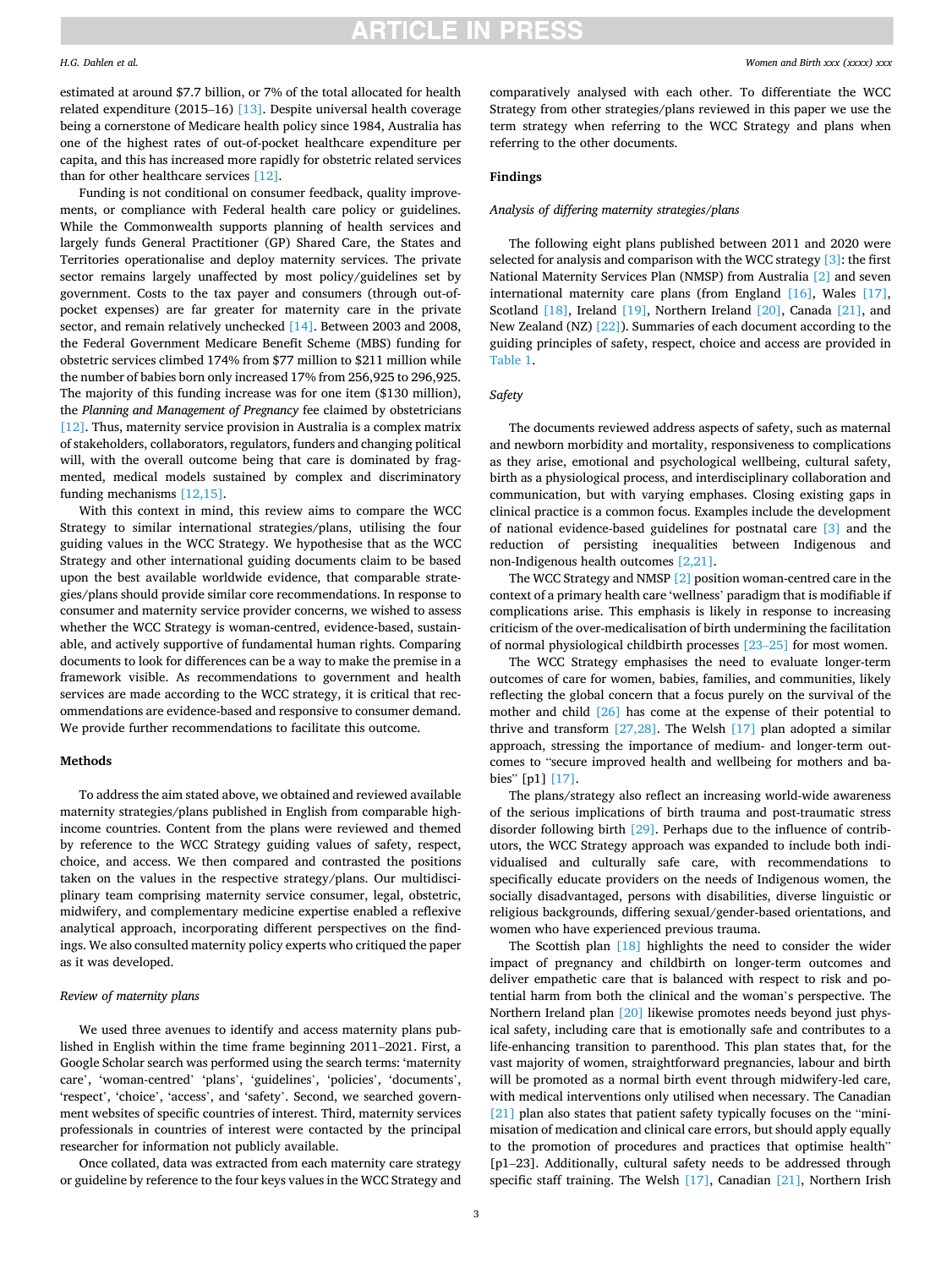## <span id="page-3-0"></span>**Table 1**

Maternity guideline approaches to woman-centred care (2011–2021).

| ט ט<br>r r                                                                                                                                            |                                                                                                                                                                                                                                                                                                                                                                                                                                                                                                                                                                                                                                                                                                                                                                                                                                                                                                                                                                                                                                                                                                  |                                                                                                                                                                                                                                                                                                                                                                                                                                                                                                                                                                                                                                                                                                                                                                                                                                                             |                                                                                                                                                                                                                                                                                                                                                                                                                                                                                                                                                                                                                                                                                                                                        |                                                                                                                                                                                                                                                                                                                                                                                                                                                                                                                                                                                                                                                                                                                                                                                                                                                                                                                                                                                       |
|-------------------------------------------------------------------------------------------------------------------------------------------------------|--------------------------------------------------------------------------------------------------------------------------------------------------------------------------------------------------------------------------------------------------------------------------------------------------------------------------------------------------------------------------------------------------------------------------------------------------------------------------------------------------------------------------------------------------------------------------------------------------------------------------------------------------------------------------------------------------------------------------------------------------------------------------------------------------------------------------------------------------------------------------------------------------------------------------------------------------------------------------------------------------------------------------------------------------------------------------------------------------|-------------------------------------------------------------------------------------------------------------------------------------------------------------------------------------------------------------------------------------------------------------------------------------------------------------------------------------------------------------------------------------------------------------------------------------------------------------------------------------------------------------------------------------------------------------------------------------------------------------------------------------------------------------------------------------------------------------------------------------------------------------------------------------------------------------------------------------------------------------|----------------------------------------------------------------------------------------------------------------------------------------------------------------------------------------------------------------------------------------------------------------------------------------------------------------------------------------------------------------------------------------------------------------------------------------------------------------------------------------------------------------------------------------------------------------------------------------------------------------------------------------------------------------------------------------------------------------------------------------|---------------------------------------------------------------------------------------------------------------------------------------------------------------------------------------------------------------------------------------------------------------------------------------------------------------------------------------------------------------------------------------------------------------------------------------------------------------------------------------------------------------------------------------------------------------------------------------------------------------------------------------------------------------------------------------------------------------------------------------------------------------------------------------------------------------------------------------------------------------------------------------------------------------------------------------------------------------------------------------|
| Guidelines                                                                                                                                            | Safety                                                                                                                                                                                                                                                                                                                                                                                                                                                                                                                                                                                                                                                                                                                                                                                                                                                                                                                                                                                                                                                                                           | Respect                                                                                                                                                                                                                                                                                                                                                                                                                                                                                                                                                                                                                                                                                                                                                                                                                                                     | Choice                                                                                                                                                                                                                                                                                                                                                                                                                                                                                                                                                                                                                                                                                                                                 | Access                                                                                                                                                                                                                                                                                                                                                                                                                                                                                                                                                                                                                                                                                                                                                                                                                                                                                                                                                                                |
| 1. Woman-centred care<br><b>Strategic (WCC Strategy)</b><br>directions for Australian<br>maternity services -<br><b>COAG Health Council</b><br>(2019) | -services are individualised,<br>culturally appropriate, equitable,<br>safe, woman-centred, informed $\&$<br>evidence-based, including for<br>Aboriginal & Torres Strait<br>Islander women & women of<br>culturally & linguistically diverse<br>backgrounds<br>-services implement strategies to<br>reduce stillbirth & maternal &<br>neonatal mortality & morbidity<br>-national evidence-based<br>guidelines for postnatal care are<br>developed & implemented<br>-effective sharing of information<br>between services & women<br>-variation in outcomes & practice<br>identified, reported on $&$<br>improvement guided by clinical<br>care standards<br>-further research on longer term<br>outcomes<br>-maternity care workforce is<br>responsive, competent, resourced<br>& culturally diverse<br>-maternity care providers<br>educated in & practice cultural<br>safety                                                                                                                                                                                                                  | -women's preferences sought &<br>respected. Services are co-<br>designed according to needs of<br>women & communities<br>-maternity care is dignified $\&$<br>respectful and holistic in<br>approach (encompassing<br>physical, emotional,<br>psychosocial, spiritual & cultural<br>needs)<br>-women's choices, outcomes, &<br>experiences (inclusive of social<br>circumstances, cultural &<br>religious background, health,<br>disability, sexual orientation &<br>gender) are respected. Providers<br>commit to operate according to<br>the 'Respectful Maternity Charter'<br>-Childbirth normal physiological<br>experiences, women are experts<br>in their lives & maternity care<br>providers are expert in care<br>provision<br>-encourage a positive workforce<br>culture based on respectful<br>interdisciplinary collaboration &<br>communication | -nationally agreed tools that<br>traverse all models of care are<br>utilised to assist informed<br>evidence-based decision-making<br>by women, $&$ these choices $&$<br>preferences are sought $&$<br>respected by providers<br>-every woman has the right to<br>freedom from coercion<br>-jurisdictions develop processes $\&$<br>communication pathways to<br>support women & health<br>professionals to maintain care<br>partnerships when women decline<br>recommended care<br>-shared decision-making between<br>the woman & maternity service<br>providers incorporates woman's<br>preferences, evidence as it applies<br>to the woman & the context of<br>care provision. The Strategy<br>provides equal weight to each<br>area | -readily accessible easily<br>understood information in the<br>woman's preferred language,<br>about all locally available<br>maternity services $&$ models of<br>care, as well as associated risks &<br>benefits<br>-continuity of care with a provider<br>of their choice as close to home as<br>possible<br>-'Birthing on Country' Service<br>Model & Evaluation Framework<br>for Aboriginal & Torres Strait<br>Islander (ATSI) women<br>-outreach services, telehealth, &<br>specialised models of care when<br>required<br>-mental health information,<br>assessment, support & treatment<br>until 12 months post birth; as well<br>formal debriefing & bereavement<br>care<br>-improved access to care in the<br>postnatal period                                                                                                                                                                                                                                                |
| 2. National Maternity<br>Services Plan 2010-<br>Australian Health<br>Ministers' Conference<br>(2011, plan preceding the<br>WCC Strategy)              | -ensure maternity services of high<br>quality, safe, sustainable,<br>evidence-based & culturally<br>appropriate care<br>-an appropriately trained &<br>qualified workforce provides<br>clinically safe woman-centred<br>maternity care within a wellness<br>paradigm, recognising the need to<br>respond to complications in an<br>appropriate manner<br>-balance between the benefits of<br>locally delivered, evidence-based<br>maternity services $&$ care is<br>assessed within a quality $\&$ safety<br>framework<br>-health inequalities faced by ATSI<br>mothers & babies, & other<br>disadvantaged populations<br>continue to be reduced<br>-focus upon sustainable, lower<br>capacity rural & remote maternity<br>services networked to higher<br>levels of care as required to reduce<br>increased rural maternal &<br>perinatal mortality rates<br>-the potential of MWs, OBs, GPs $\&$<br>paediatricians & Aboriginal<br>health workers with specific<br>knowledge, skills & attributes are<br>maximised to provide a<br>collaborative, coordinated<br>interdisciplinary approach to | -that maternity care is woman-<br>centred, & acknowledges<br>pregnancy, birth $\&$ parenting as<br>significant life events for women<br>-clinical decisions about medical<br>intervention are informed by the<br>understanding that pregnancy $\&$<br>birth are normal physiological life<br>events<br>-that maternity services are<br>provided in a appropriate $\&$<br>responsive manner according to<br>the individual's cultural,<br>emotional, psychosocial &<br>clinical needs<br>-partnerships between Aboriginal<br>Health Workers, community-<br>based Indigenous workers &<br>Strong Women Workers, Drs, OBs<br>& MWs will enable clinically safe<br>& culturally competent care to be<br>provided to ATSI people                                                                                                                                 | -enable women to make informed<br>& timely choices regarding<br>maternity care, so women feel in<br>control of their birthing<br>experience<br>-continuity of care $\&$ , wherever<br>possible, continuity of carer is a<br>key element of quality care is<br>offered and there is<br>increasing demand for midwifery<br>continuity of care models<br>-many women also choose<br>continuity of care from GPs &<br>specialist OBs. These choices<br>should be respected & supported                                                                                                                                                                                                                                                     | -women have access to objective,<br>evidence-based information that<br>supports informed choices<br>- access to high-quality, evidence-<br>based, culturally competent<br>maternity care in a range of<br>settings close to where women<br>live, including midwifery<br>postnatal care outside hospital<br>settings, for at least two weeks<br>after birth<br>-Right balance between primary<br>level care & access to appropriate<br>medical expertise as clinically<br>required<br>-continuity of care which is<br>collaborative, flexible, integrated<br>-maternity care pathways<br>providing specialised clinical,<br>allied health, social support &<br>neonatal services to vulnerable<br>women<br>-information technology<br>infrastructure that improves<br>access to specialist consultation<br>for women in rural settings<br>-accommodation & transport<br>for ATSI & other remotely located<br>women & family members<br>needing additional levels of non-<br>local care |
| 3. Better Births<br>A Five Year Forward<br><b>View for Maternity Care</b><br>in England - National<br>Maternity<br><b>Review (2016)</b>               | maternity service delivery<br>-women are provided with high-<br>quality safe care, with<br>professionals working together<br>across boundaries to ensure rapid<br>referral, & access to the right care<br>in the right place<br>-leadership develops a culture of<br>safety both within & across<br>organisations<br>- openness & honesty between<br>professionals & families, should<br>be supported by a system of rapid                                                                                                                                                                                                                                                                                                                                                                                                                                                                                                                                                                                                                                                                       | -women are provided with<br>continuity of carer, to ensure safe<br>care based on a relationship of<br>mutual trust & respect in line with<br>the woman's decisions<br>-the breaking down of barriers<br>between MWs & OBs, so that they<br>understand & respect each other's<br>skills & perspectives so as to<br>deliver safe & personalised care to<br>women                                                                                                                                                                                                                                                                                                                                                                                                                                                                                              | - full discussion of the benefits &<br>risks associated with each option<br>-a personalised care plan<br>developed, centred on woman,<br>baby & family, based around their<br>needs & their decisions, where<br>they have genuine choice,<br>informed by unbiased information<br>-women should be able to choose<br>their provider $&$ be in control of<br>exercising choices; including<br>support needed during birth &                                                                                                                                                                                                                                                                                                              | -women are provided with<br>continuity of carer<br>-unbiased information made<br>available to all women, to help<br>them make their decisions,<br>including health records, the latest<br>evidence & local services<br>-women should have a MW, who is<br>part of a team of 4–6 community-<br>based who know the women & can<br>provide continuity throughout<br>pregnancy, birth & postnatally,                                                                                                                                                                                                                                                                                                                                                                                                                                                                                                                                                                                      |

(*continued on next page*)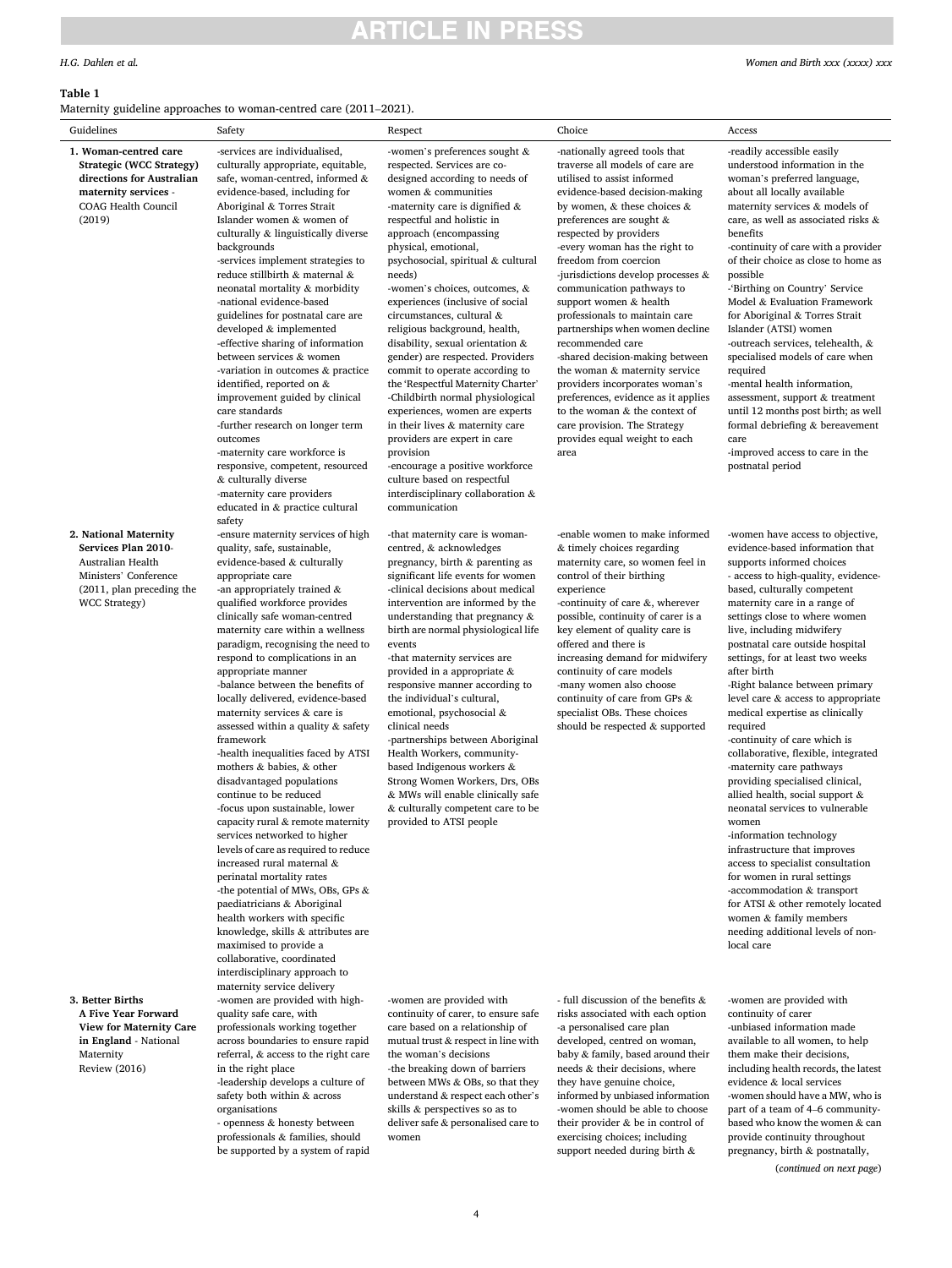*Women and Birth xxx (xxxx) xxx*

| Guidelines                                                                                                                                                                             | Safety                                                                                                                                                                                                                                                                                                                                                                                                     | Respect                                                                                                                                                                                                                                                                                                                                                                                                                                   | Choice                                                                                                                                                                                                                                                                                                                                                                                                                                                               | Access                                                                                                                                                                                                                                                                                                                                                                                                                             |
|----------------------------------------------------------------------------------------------------------------------------------------------------------------------------------------|------------------------------------------------------------------------------------------------------------------------------------------------------------------------------------------------------------------------------------------------------------------------------------------------------------------------------------------------------------------------------------------------------------|-------------------------------------------------------------------------------------------------------------------------------------------------------------------------------------------------------------------------------------------------------------------------------------------------------------------------------------------------------------------------------------------------------------------------------------------|----------------------------------------------------------------------------------------------------------------------------------------------------------------------------------------------------------------------------------------------------------------------------------------------------------------------------------------------------------------------------------------------------------------------------------------------------------------------|------------------------------------------------------------------------------------------------------------------------------------------------------------------------------------------------------------------------------------------------------------------------------------------------------------------------------------------------------------------------------------------------------------------------------------|
|                                                                                                                                                                                        | resolution & redress, encouraging<br>learning & ensuring that families<br>quickly receive the help they need<br>-investigations conducted when<br>things go wrong are both honest $\&$<br>applied to learning                                                                                                                                                                                              |                                                                                                                                                                                                                                                                                                                                                                                                                                           | preference for birth place: birth at<br>home, alongside or freestanding<br>midwifery unit, & hospital birth<br>-to ensure that funding follows the<br>woman & her baby as far as<br>possible, to ensure women's<br>choices drive the flow of money,<br>whilst supporting organisations to<br>work together                                                                                                                                                           | with smooth transitions between<br>services<br>-Teams of MWs should have<br>identified OB who understands<br>their service & can advise on<br>issues<br>- MW should liaise with obstetric,<br>neonatal & other services & joined<br>up with community care<br>-improved access to birth in<br>midwifery settings: home or<br>midwifery units                                                                                       |
| 4. The Best Start<br>A Five-Year Forward<br>Plan for Maternity &<br><b>Neonatal Care in</b><br><b>Scotland</b> - Review of<br>Maternity and Neonatal<br>Services in Scotland<br>(2017) | -services are redesigned using the<br>best available evidence, to<br>optimise outcomes &<br>sustainability, & maximise the<br>opportunity to support normal<br>birth processes & avoid<br>unnecessary interventions; taking<br>into account the care continuum<br>& the wider impact of pregnancy<br>& childbirth on long-term<br>outcomes<br>-services for women with the most<br>complex needs should be | -regard mother & baby as one<br>entity & put them at the centre of<br>planning & delivery<br>- partners & family members<br>actively encouraged to become<br>integral part of all aspects of<br>maternal & newborn care.<br>-all women (particularly the most<br>vulnerable), are supported with<br>compassion $\&$ empathy, $\&$<br>provided with advice & services<br>to promote lifestyle changes,<br>understanding that strengthening | -all women, their babies, their<br>partners & their families should<br>be aware of the support & choices<br>that are available to them, so they<br>can be partners in all stages of<br>care $\&$ achieve the best outcomes<br>for them & their family<br>-maternity & neonatal care should<br>be co-designed with women &<br>families from the outset, with<br>information & evidence provided<br>to allow her to make informed<br>decisions in partnership with her | -all mothers & babies are offered<br>family-centred, safe &<br>compassionate care, recognising<br>own unique circumstances &<br>preferences<br>-women experience continuity of<br>care from a primary MW, across<br>the whole maternity journey<br>-vulnerable families are offered<br>tailored support, such as those<br>with low levels of literacy, or non-<br>English speaking backgrounds<br>-midwifery & obstetric teams are |

*H.G. Dahlen et al.* 

**5. Creating A Better Future Together: National Maternity Strategy 2016–2026**- Irish Dept. of Health (2016)

that best reflects available evidence, in a setting that is most appropriate to their needs -the integrated care model encompasses all the necessary safety nets in line with patient safety principles, & delivers care at the lowest level of complexity, yet has the capacity & the ability to provide specialised & complex care, quickly, if required -pregnancy & birth is recognised as a normal physiological process, & insofar as it is safe to do so, a woman's choice is facilitated -the Strategy is focused on, & responsive to, women & their individual needs. It seeks to

-women & babies have access to safe, high quality nationally consistent woman-centred care,

rebuild & restore confidence in our services by making them as safe as possible. Patient safety is the first & overriding principle

managed by a core group of experienced consultants at a regional or national level -staff are empathetic, skilled  $\&$ well supported to deliver high quality, safe services, every time -factors contributing to the rising caesarean section rate should be examined, from both the clinical & woman's perspective & optimal levels of intervention that balance risk & potential harm should be identified & implemented -services avoid over treatment, using intervention only when clinically indicated -women & babies kept together whenever possible which is in line with the expectations of mothers  $\&$  families  $\&$  will assist with bonding, attachment & breastfeeding

understanding that strengthening women's own capabilities is an important component -women, babies, families & all maternity & neonatal care staff are treated with equal respect, compassion & kindness & services understand the important impact of relationships on outcomes -multi-professional teams are the norm within an open & honest team culture, with everyone's contribution being of equal value -maternity & neonatal teams work cohesively, demonstrating an empowering culture where different views flourish -continuity of carer is important to enable all women to develop respectful & trusting relationships, with nonjudgemental staff who are empathetic & knowledgeable about the woman's individual needs -all care pathways support the normalisation of pregnancy & birth & women are encouraged & supported to make their individual experience as positive as possible -women & families are placed at the centre of all services & are treated with dignity, respect & compassion -mothers & families are supported & empowered to improve their own health & wellbeing

-physical infrastructures are of a high standard, providing a homely, calm & relaxing environment, that best supports a physiological process, as well as respectful of the woman's need for dignity & privacy during childbirth

decisions in partnership with her family, her MW & the wider care team as required -all women should have an

appropriate level of choice in relation to place of birth & a number of choices available including birth at home, birth in an alongside or freestanding midwifery unit, & hospital birth

-pregnant women are provided with appropriate, accessible, clear, consistent & impartial advice on maternity care options, so as to make informed choices -women are offered choice regarding their preferred pathway of care, in line with their clinical needs & best practice -women in the *Supported Care*  pathway will give birth in an *Alongside Birth Centre*; women in this care pathway may also choose a homebirth. Women in the *Assisted Care* or *Specialised Care*  pathways will give birth in a *Specialised Birth Centre*. -In the *Alongside Birth Centre*  women are provided with comfortable low-tech birth rooms; labour aids such as birthing balls & pools & complementary therapy will be welcome alongside natural coping strategies -If intervention required, transfer

will be organised & where

munity care -improved access to birth in ettings: home or mite  $&$  babies are offered ed, safe & ate care, recognising circumstances  $\&$ erience continuity of primary MW, across aternity journey families are offered port, such as those rels of literacy, or nonaking backgrounds -midwifery & obstetric teams are aligned with a caseload of women & co-located for the provision of community & hospital-based services -services & referral pathways are h

accessible & high quality and able to incorporate additional care for specific conditions

- high-quality postnatal care should be priority including: kangaroo skin-to-skin care for babies in neonatal units & early support for breastfeeding or feeding with breast milk -families have access to appropriate bereavement support before leaving units from appropriately trained staff -access to birth place of choice

-to a 'health & wellbeing' approach to ensure babies get the best start in life. -to integrated maternity care by a multidisciplinary team, with women seeing the most appropriate professional, based on need -every woman will have a named lead healthcare professional who will have overall clinical responsibility for her care -fundamental is the need for continuity of care(r), & one to one care for a woman in labour -all pathways of care to support the normalisation of the birth process as much as possible -where it is determined that, a discrete *Alongside Birth Centre*  cannot be justified in a small maternity unit, it is recommended that a designated space within a *Specialised Birth Centre* is provided, with an appropriate environment & processes to ensure woman with normal risk will have a natural

(*continued on next page*)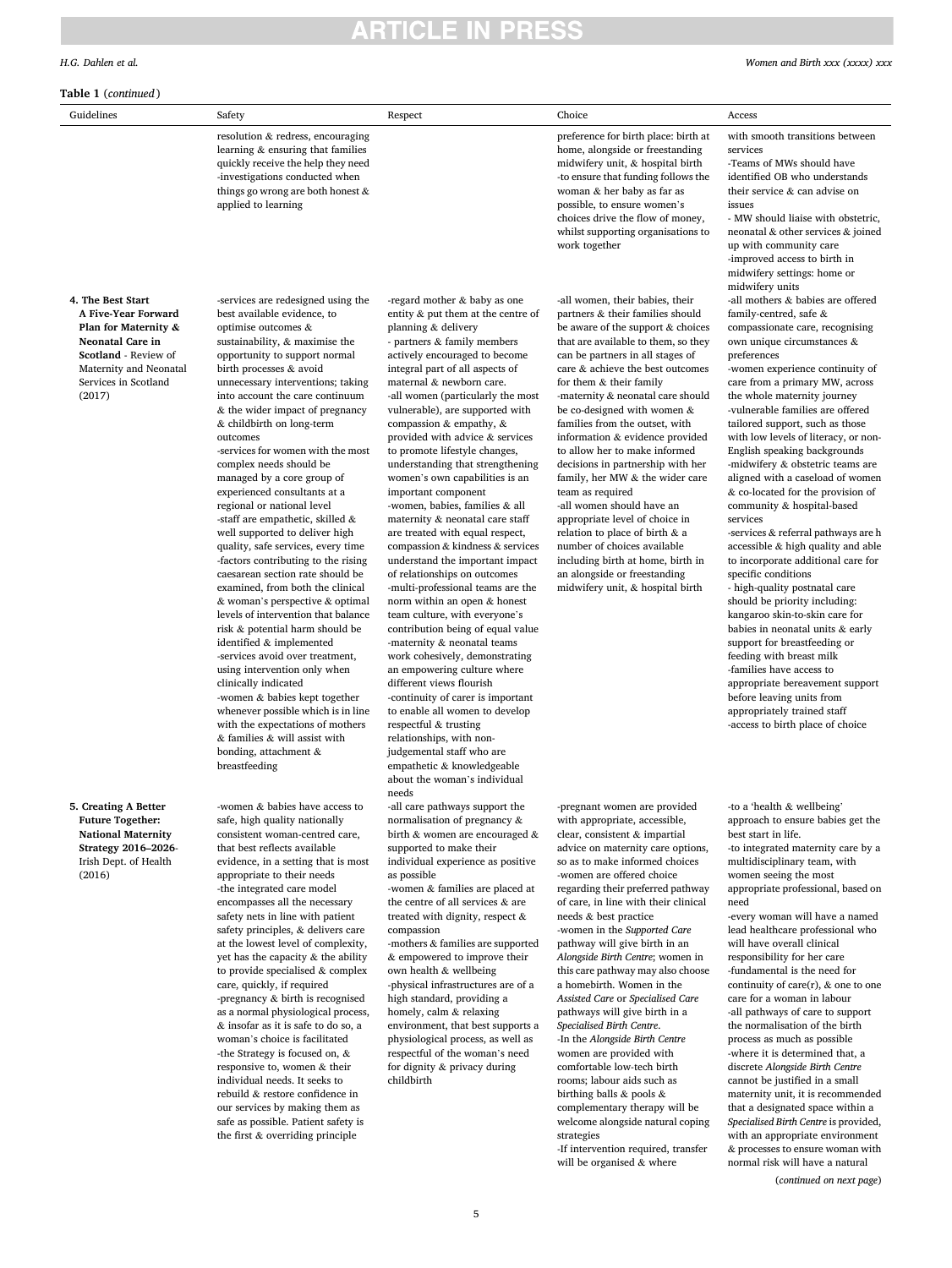## RTICI E IN PRES

### *H.G. Dahlen et al.*

## **Table 1** (*continued* )

| Guidelines | safety | Respec <sup>+</sup> | Choice | Access |
|------------|--------|---------------------|--------|--------|

**6. A Strategy for Maternity Care in Northern Ireland 2012--2018** - Dept. of Health, Social Services & Public Safety (2012)

**7. Maternity Care in Wales a Five-Year Vision for the Future (2019–2024)**  - Dept. of Health and Social Services (2019)

**8. Family-centred maternity & newborn care (FCMNC) in Canada:**  -safety, quality & sustainability of service provision are essential to deliver the best outcomes for mother, baby & family, -all women deserve to receive both physically & emotionally safe care that promotes a safe, positive & life-enhancing transition to parenthood -with further recognition of pregnancy being a normal physiological process, & for the vast majority of women a safe event, the normalisation of birth through MW-led care for straightforward pregnancies & labour will be promoted to, over time, reduce unnecessary interventions, e.g., some caesarean sections. While such interventions are very valuable & in some cases lifesaving, all interventions in labour must be rigorously examined & benchmarked against comparable units -while maternity services in Northern Ireland are safe & of high quality, more needs to be done, e.g., normalisation' of pregnancy & birth will improve outcomes for the mother & baby, & enhance personal experiences -ambulances play a pivotal role in the safe transfer of women, particularly if complications in

pregnancy arise -encourage to attend their sixweek postnatal appointment -delivery of person-centred, high quality & safe services that secure improved health & wellbeing outcomes for mothers & babies in the short-, medium- & longerterm -that women receive safe & effective care; with risk,

intervention & variation reduced wherever possible -collaboration between MWs, GPs & health visitors that is supported by robust communication processes & safe handover of care is essential to providing family centred care -professional groups working together must develop strong interprofessional skills to ensure clear aims, language & culture are shared so as to deliver safe & effective care -breastfeeding throughout pregnancy & into infant life is promoted & supported -all women who feel they require support after birth will have access to a formal debrief -FCNC is informed by research evidence & applies equally in low & higher-risk environments

-all patients & clients are entitled to be treated with dignity & respect & should be fully involved in decisions affecting their treatment, care & support -there is a need to assess how maternity services can be delivered to women by respecting individual choice while also ensuring the right care, by the right person, in the right place, at the right time -regardless of which professional leads, prospective parents should be seen as partners in maternity care along with Health & Social Care [HSC] staff, primary care professionals e.g., GPs & health visitors & that care is tailored to individual needs -communication protocol/ pathways are further developed so that all professionals understand their respective roles  $&$  responsibilities  $&$  that there is sharing of information between the primary, community &

hospital interface

-respectful family-centred care enables women to have control over their behaviour, surroundings & the treatment they receive. This supports meaningful discussions & shared decision making about their pregnancy, labour, birth & postnatal care -that dignity, compassion & respect are core values underpinning the care all women & their families receive; women will be listened to throughout their pregnancy, birth & postpartum care -when a woman's choice is outside of clinical guidance, she will be treated with kindness & respect & be supported by her named Consultant OB &/or Consultant MW to co-produce an individualised care plan -maternity services provide equity to ensure all women & families have individualised care

-respect for pregnancy as a state of health & childbirth as a normal physiological process

possible the same MW will continue care. In an emergency, critical services bought to the woman *BC* 

-as partners in care, prospective parents need to be given all the information necessary to make informed choices -via provision of universal information, early intervention & support, parents & families can make better life choices, & will be better prepared for pregnancy, the birth of their baby & ongoing care -at the heart, is the need to place women in control of their own pregnancy & to support women & partners to make proactive & informed choices about their lifestyle, self-care, & type of HSC maternity service appropriate to needs

-after preliminary assessment, the woman will be supported by the MW to make an informed decision about her antenatal care & the place of birth for her baby, relative to her individual needs. This will occur after a balanced description of the benefits & risks of the different types of maternity settings is provided, including for homebirth & MW & consultant-led units

## childbirth experience -that standardised health promotion advice & information is available online, & more & betterquality breastfeeding information  $\alpha$  education is provided -to early & appropriate womancentred information, education, advice, & support during pregnancy, birth & after (including times of bereavement) -to the right information about how they can help themselves & their baby to stay healthy before, during, & after pregnancy must be

provided -to evidence-based, written information tailored to parents' needs, with consideration of physical, sensory or learning disabilities, and/or the inability to speak/read English. -to early direct contact of the

woman with her local MW who will ensure close liaison with her local GP

-to MW-led continuity of care in the community (most women), & appropriate consultant-led care for those with complex needs -to high-quality maternity services with an effective skill-mix of staff -to breastfeeding promotion & postnatal care in the community, comprising of woman-centred home visiting for not less than 10 days, including visits by MWs & maternity support workers

-all women will be provided with evidence-based information & have opportunity to discuss their maternity care, putting them, their unborn baby & family at the centre

-women will receive personalised family centred care, planned in partnership with them & reflecting their choices & health needs

-choices in place of birth: with appropriately staffed & resourced community midwifery teams, freestanding midwifery units, alongside midwifery units & obstetric units across Wales. Women at low risk can choose any of the 4 birth settings & all will be provided with information about local birth outcomes to support decision making -women will be offered the option of home labour assessment

-FCNC is where the significance of family support, participation & informed choice are recognised

-all women will experience continuity of carer (named MW, & if needed a named OB) across the whole of their maternity journey -all women will receive antenatal & postnatal continuity of carer by no more than 2 MWs & 2 obstetric teams

-maternity services work collaboratively with public & third sector organisations to prevent & mitigate the impact of social circumstances & adversity on women & their family's lives -educational materials about pregnancy & parenting available in a variety of formats & languages - family members will be offered the opportunity to discuss care and aim to support families staying together wherever possible (i.e dedicated accommodation near neonatal  $units/$ 

-to culturally-appropriate & individualised care, recognising distinctive needs for indigenous & (*continued on next page*)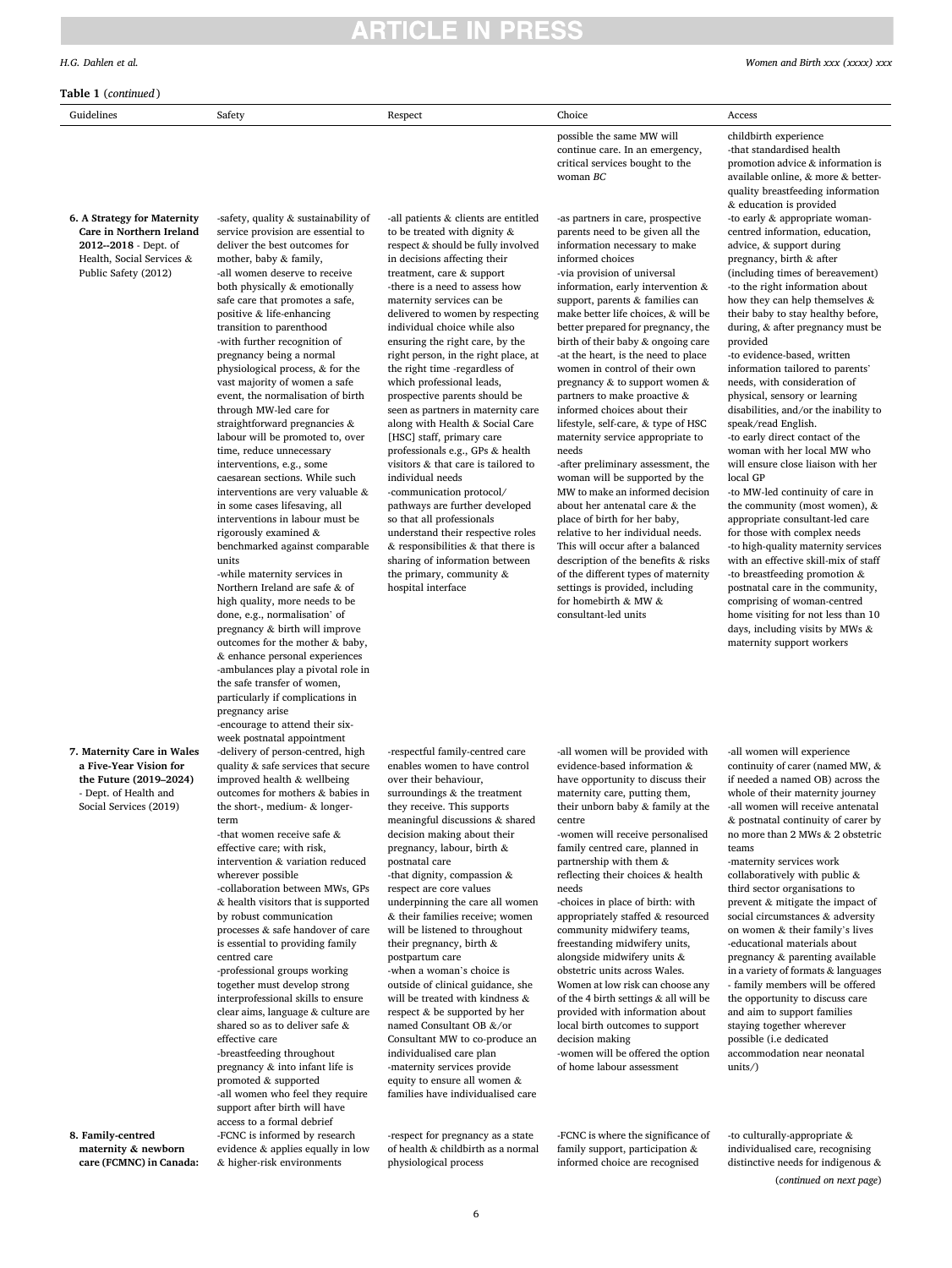### *H.G. Dahlen et al.*

### **Table 1** (*continued* )

| Women and Birth xxx (xxxx) xxx |  |  |  |
|--------------------------------|--|--|--|
|--------------------------------|--|--|--|

| Guidelines                                                                                                   | Safety                                                                                                                                                                                                                                                                                                                                                                                                                                                                                                                                                                                                                                                                                                                                                                                                                                                                                                                                                                                                                                                                                                   | Respect                                                                                                                                                                                                                                                                                                                                                                                                                                                                                                                                                                                                                                                                                                                                                                                                                                                                                                                                                                                                           | Choice                                                                                                                                                                                                                                                                                                                                                                                                                                                                                                                                                                                                                                                                                                                                                                                                                          | Access                                                                                                                                                                                                                                                                                                                                                                                                                                                                                                                                                                                                                                                                     |
|--------------------------------------------------------------------------------------------------------------|----------------------------------------------------------------------------------------------------------------------------------------------------------------------------------------------------------------------------------------------------------------------------------------------------------------------------------------------------------------------------------------------------------------------------------------------------------------------------------------------------------------------------------------------------------------------------------------------------------------------------------------------------------------------------------------------------------------------------------------------------------------------------------------------------------------------------------------------------------------------------------------------------------------------------------------------------------------------------------------------------------------------------------------------------------------------------------------------------------|-------------------------------------------------------------------------------------------------------------------------------------------------------------------------------------------------------------------------------------------------------------------------------------------------------------------------------------------------------------------------------------------------------------------------------------------------------------------------------------------------------------------------------------------------------------------------------------------------------------------------------------------------------------------------------------------------------------------------------------------------------------------------------------------------------------------------------------------------------------------------------------------------------------------------------------------------------------------------------------------------------------------|---------------------------------------------------------------------------------------------------------------------------------------------------------------------------------------------------------------------------------------------------------------------------------------------------------------------------------------------------------------------------------------------------------------------------------------------------------------------------------------------------------------------------------------------------------------------------------------------------------------------------------------------------------------------------------------------------------------------------------------------------------------------------------------------------------------------------------|----------------------------------------------------------------------------------------------------------------------------------------------------------------------------------------------------------------------------------------------------------------------------------------------------------------------------------------------------------------------------------------------------------------------------------------------------------------------------------------------------------------------------------------------------------------------------------------------------------------------------------------------------------------------------|
| Underlying philosophy<br>& principles - Public<br>Health Agency of Canada<br>(2017)                          | -optimal care during pregnancy $\&$<br>birth uses the fewest possible<br>interventions & decisions for<br>intervening are based on the best<br>available quantitative $\&$<br>qualitative evidence, with no<br>single methodology being able to<br>answer every type of research<br>question<br>-patient safety focuses on the<br>minimisation of medication &<br>clinical care errors, but should<br>apply equally to promotion of<br>procedures & practices that<br>optimise health (e.g., supporting<br>$&$ promoting normal birth $&$<br>optimal infant-feeding practices).<br>-providers able to offer culturally<br>safe care, even in centres without<br>caesarean birth facilities,<br>provided that safety systems<br>(including transport) are<br>available. This involves training<br>in the humanities or psycho-social<br>cultural issues, especially as<br>Indigenous & disadvantaged<br>peoples who have different needs<br>& suffer worse outcomes<br>-supporting early attachment to<br>provide immediate & lasting<br>positive effects to the health of<br>mothers, infants & families | -health care providers are<br>encouraged to support normal<br>physiological birth; medical<br>interventions use should be<br>judicious & appropriate<br>-FCNC requires a holistic<br>approach, encompassing<br>biological, social, psychological,<br>cultural & spiritual well-being<br>-consideration of the spiritual<br>beliefs & practices of diverse<br>cultural groups is needed $&$ to be<br>respected in both normal<br>pregnancies & those with adverse<br>outcomes<br>- FCNC respects the reproductive<br>rights<br>women & that their families play<br>an integral role in decision<br>making<br>-awareness that the attitudes $\&$<br>language of health care providers<br>impacts upon a family's<br>experiences<br>-that greater respect $\&$<br>cooperation between<br>conventional & alternative<br>practitioners is needed, as well as<br>for improving communication<br>between all maternity care<br>providers & their patients<br>regarding the use of alternative/<br>complementary medicine | -FCNC requires collaboration<br>among chosen care providers<br>including (but not limited to)<br>MWs, family doctors,<br>obstetricians, neonatologists,<br>paediatricians, nurses, nurse<br>practitioners, anaesthetists,<br>childbirth & parenting educators,<br>doulas, breastfeeding advisors,<br>social scientists & community<br>supports<br>-whatever caregiver the woman $\&$<br>her family choose &<br>interprofessional collaboration is<br>necessary for optimal safety<br>-women $&$ their families require<br>knowledge about their care &<br>decision making devoid of<br>coercion<br>- when a choice is possible, the<br>more natural & less invasive<br>option is preferable<br>-training & protocols are provided<br>to indigenous women at low risk<br>of complications to return<br>birthing to the community | culturally diverse groups<br>-care is provided as close to home<br>as possible<br>-companionship for women from<br>family members or other<br>supportive people during labour is<br>encouraged as one of the most<br>significant psychological<br>contributions to the experience of<br>birth<br>-attachment is central to family-<br>centred care & is facilitated by<br>encouraging early parent-infant<br>interaction, initiating skin-to-skin<br>contact at birth & breastfeeding<br>-encouraging review of birth<br>experiences & the challenges<br>faced in the days immediately<br>following birth, to facilitate<br>adjustment to breastfeeding $\&$<br>parenthood |
| 9. New Zealand<br><b>Maternity Standards -</b><br>Ministry of Health and<br>District Health Boards<br>(2011) | -maternity services provide are<br>nationally consistent, safe, high-<br>quality services that & achieve<br>optimal health outcomes for<br>mothers & babies                                                                                                                                                                                                                                                                                                                                                                                                                                                                                                                                                                                                                                                                                                                                                                                                                                                                                                                                              | -communication between the<br>Ministry, district HBs &<br>professional colleges will be open,<br>effective & respectful, as it that<br>between maternity service<br>providers<br>-maternity services ensure a<br>woman-centred approach is<br>taken, that acknowledges<br>pregnancy & childbirth as a<br>normal life stage                                                                                                                                                                                                                                                                                                                                                                                                                                                                                                                                                                                                                                                                                        | -women can chose to have<br>continuity of midwifery $\&$<br>obstetric care provided by a<br>secondary or tertiary service<br>-opportunity to provide feedback<br>regarding maternity experiences<br>-frameworks support the<br>provision of continuity of care<br>from a Lead Maternity Carer for<br>primary maternity care<br>throughout maternity journey                                                                                                                                                                                                                                                                                                                                                                                                                                                                     | -consistent evidence-based<br>information & education services<br>provided for: pre-pregnancy,<br>pregnancy, childbirth, maternity<br>services & care of newborn babies<br>in accessible format<br>- access to funded, nationally<br>consistent, comprehensive,<br>culturally safe & appropriate<br>maternity services, including for<br>those with additional health &<br>social needs. There should be no<br>financial harriers to access                                                                                                                                                                                                                                |

Key: COAG – Council of Australian Governments; ATSI – Aboriginal & Torres Strait Islander; GP – General practitioner; MW – Midwife; OB – Obstetrician; HSC – Health & Social Care; FCNC – Family Centred Newborn Care.

[\[20\]](#page-11-0), Scottish [\[18\]](#page-11-0), and English [\[16\]](#page-11-0) documents stress the need to reduce both intervention rates and variation between services wherever possible.

Some differences between plans were found in the approach to clinical safety. In the Irish plan [\[19\]](#page-11-0), whilst the overriding focus is on the clinical safety of patients, the normal physiological process of birth is recognised as well as women's choices when considered safe to do so. The NZ standards [\[22\]](#page-11-0) recommend optimising outcomes for mothers and babies with an overall goal that "women's satisfaction with maternity services increases over time" [p6].

Interprofessional collaboration is emphasised in some plans. The English plan [\[16\]](#page-11-0) seeks to improve safety by fostering improved inter-disciplinary and organisational collaboration that honestly and openly investigates when things go wrong. Similarly, the Welsh plan (2016–2024) [\[17\]](#page-11-0) stressed inter-professional collaboration is needed for the safe handover and effective delivery of care.

## *Respect*

In keeping with growing awareness of disrespect and abuse in childbirth [\[23,30,31\],](#page-11-0) all plans emphasise respect for women, babies, families, and health providers in their interactions with each other. For

example, there is a strong focus in the WCC Strategy on respectful care, with references to the White Ribbon Alliance Respectful Maternity Charter [\[31\],](#page-11-0) albeit the earlier 2011 Charter [\[32\]](#page-11-0). The WCC strategy states that providers should identify and respect women's (and partners' and families') preferences, and where possible, incorporate them into maternity service design and delivery. The Scottish [\[18\]](#page-11-0), Welsh [\[17\]](#page-11-0), Northern Irish [\[20\],](#page-11-0) Irish [\[19\],](#page-11-0) English [\[16\]](#page-11-0), and Canadian [\[21\]](#page-11-0) plans highlight the importance of listening to/involving women and families in decisions affecting their treatment, care and support, to promote confidence and develop their sense of personal achievement. The Canadian [\[21\]](#page-11-0) plan advocates for the delivery of maternity care that is dignified, compassionate, and respectful, and for providers to recognise that attitudes and word choices can impact women's experiences. Several of the plans (WCC Strategy, NMSP, Scottish, Irish, Northern Irish, Canadian, NZ) focus on respecting the normal, physiological experiences of pregnancy and birth to facilitate positive care provision.

Several plans recommend a holistic approach to healthcare (WCC Strategy, Scottish, Canadian, Irish), that is, to consider emotional, psychosocial, spiritual, and cultural needs, along with personal beliefs and experiences in addition to physical outcomes. The WCC Strategy specifically states that this type of respectful care is needed to protect women's autonomy and right to self-determination. The Scottish plan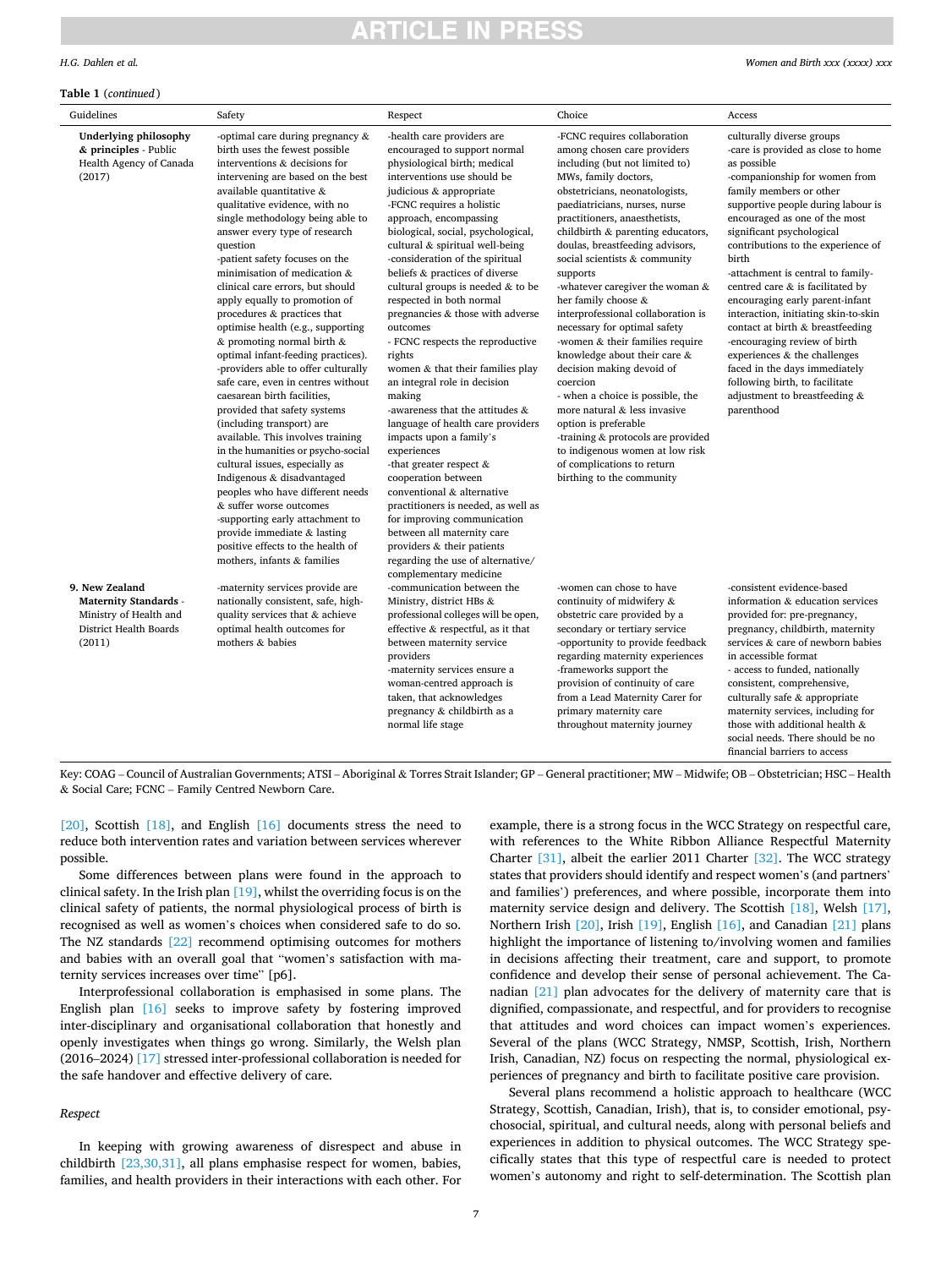## *H.G. Dahlen et al.*

[\[18\]](#page-11-0) stresses the need to treat mother and baby as one, promote healthy lifestyle changes, strengthen a woman's capabilities, and to place the woman, her baby and family at the centre of service planning and delivery. The Irish plan [\[19\]](#page-11-0) also places women and families at the centre of all services, recommending provision of care that empowers and improves health and well-being. Further, to support normal physiological processes, the plan recommends the environment in which the mother resides during and after birth be private, homely, and as relaxing as possible.

Some plans consider respectful interactions in the context of women who decline recommended care. The WCC Strategy recommends processes to maintain respectful care partnerships when, or if, a woman declines recommended care. The Welsh plan [\[17\]](#page-11-0) states that a woman who chooses options outside clinical guidance must be treated with respect and kindness by her known care providers who will co-produce a new care plan that embraces her preferences.

Several plans refer to interprofessional collaboration as an element of respect. The WCC strategy notes that respectful interdisciplinary collaboration and communication is critical to the promotion of a positive workplace culture. The NMSP [\[2\],](#page-11-0) and the Northern Irish [\[20\]](#page-11-0), English  $[16]$ , Welsh  $[17]$ , Scottish  $[18]$ , Canadian  $[21]$ , and NZ  $[22]$ documents similarly emphasise the need for collaborative interdisciplinary teams that, for example, recognise and respect the specific competencies, knowledge bases, and experiences of each team member. In the NMSP [\[2\],](#page-11-0) and Canadian [\[21\]](#page-11-0) plans, respectful, kind collaboration with Indigenous health specialists is recommended. The English plan [\[16\]](#page-11-0) singles out the need to break down barriers between midwives and obstetricians to forge more respectful relationships for the benefit of mothers and babies. The Scottish plan [\[18\]](#page-11-0) encourages developing an open, honest, and empowering culture between multi-professional teams, so that differing views are encouraged and treated as equal in value. The English plan [\[16\]](#page-11-0) extends this idea of collaboration to families, recommending that practitioners respect differing views to support rapid resolution and redress, the encouragement of learning, and the appropriate delivery of services when needed. The English [\[16\]](#page-11-0) and Scottish [\[18\]](#page-11-0) plans recommend continuity of care for all women to develop trusting, non-judgemental, and respectful relationships with staff who have specific knowledge of an individual woman's needs and choices. Lastly, the Scottish plan [\[18\]](#page-11-0) acknowledges women's vulnerability during pregnancy and birth, the impact that relationships can have on birth outcomes, and the need to keep mother and baby together wherever possible so as to align with mother's and families' expectations and facilitate bonding, attachment, and breastfeeding.

## *Choice*

Discussions around choice form a significant component in all the plans reviewed. In this section we examine the components of choice detailed in the strategy/plans, such as information required to make informed choice, who the final decision maker is, and choice of model of care and place of birth. The WCC Strategy states that women will be provided with nationally agreed tools to assist informed, evidence-based decision-making, and their preferences and choices will be sought and respected. The WCC Strategy acknowledges every woman's right to freedom from coercion. The Canadian plan [\[21\]](#page-11-0) affirms respect for women's decision making and freedom from provider coercion. The English [\[16\],](#page-11-0) Scottish [\[18\]](#page-11-0), Irish [\[19\]](#page-11-0), Canadian [\[21\]](#page-11-0), and Northern Irish [\[20\]](#page-11-0) plans emphasise the need to offer genuine choice through the provision of all necessary (Scottish, Irish, Northern Irish), unbiased information (Scottish, Canadian, English) centred around individual needs and decisions, and discussions about the risks and benefits associated with birth options. The Scottish plan [\[18\]](#page-11-0) recommends early support and provision of information and evidence regarding choices to enable informed decision making and the best possible outcomes. The NZ [\[22\]](#page-11-0), Canadian [\[21\],](#page-11-0) Northern Irish [\[20\],](#page-11-0) Irish [\[19\],](#page-11-0) English [\[16\]](#page-11-0) and Welsh [\[17\]](#page-11-0) plans also support provision of evidence based information to

support informed choice. In a number of plans, it is also highlighted that this information should be readily available (including online), culturally appropriate, in languages other than English and suitable for those with physical, sensory or learning disabilities.

## *Who makes the final decision when it comes to choice?*

In most of the examined plans, there is a subtle but important shift in the fulcrum of choice from a woman's right to decide to the concept of shared decision-making. This shift has been identified previously as a morphing of the definition of woman-centred care over time which, while subtle, is significant [\[33\].](#page-11-0) The change in the focus on where the final choice lays can be seen to shift between, but also within, some of the plans.

Plans for woman-centred care maternity care published 8–10 years ago, for example the NMSP [\[2\]](#page-11-0), appeared to place the final decision making with women and their families. Care providers were to assist women to make informed and timely choices regarding their care that is responsive to individual preferences and needs, so that women "feel in control of their birthing experience" [p73]. The English plan [\[16\]](#page-11-0), while not explicit, also recommend that the woman-centred individualised care plan, developed with the woman's family, midwife, and other health professionals, is "based around their needs and their decisions" [p42], "reflects her wider health needs and is kept up to date as her pregnancy progresses" [101] [\[8\].](#page-11-0)

The right to make autonomous decisions about our own bodies is enshrined in the Universal Declaration on Human Rights and applies equally to pregnant and birthing women [\[34\].](#page-11-0) Despite this, the WCC strategy and Irish [\[19\],](#page-11-0) Northern Irish [\[20\]](#page-11-0), Scottish [\[18\]](#page-11-0), Welsh [\[17\]](#page-11-0), and Canadian [\[21\]](#page-11-0) plans indicate that maternity care will be co-decided between the woman, her family, and maternity care providers. The WCC Strategy contains internally conflicting statements about the human right to bodily autonomy. For instance, on page 7 it is stated that "women are the decision-makers in their care and maternity care should reflect their individual needs" whereas, on page 4, the discussion changes to shared decision making: "Three areas inform shared decision-making between the woman and maternity service providers. They are a woman's preference, evidence as it applies to the woman and the context of care provision. The Strategy provides equal weight to each area". Putting a woman's right to make decisions about her body on an equal footing with provision of evidence and context of care is, in substance, a concerted attempt to dilute this fundamental human and legal right [\[35\]](#page-11-0). The Northern Irish plan [\[20\]](#page-11-0) also supplants the woman being 'in control' of her own pregnancy with proclamations that prospective parents are 'partners' in the provision of maternity care. Somewhat concerningly, the Northern Irish plan claims that a balance needs to be struck between respecting individual choices and "ensuring the right care, by the right person, in the right place, at the right time" [p21] is delivered to women.

In the event of a difference of opinion, who decides? The Welsh plan [\[17\]](#page-11-0) contains conflicting messages on this question: while women have "control over their behaviour, surroundings and treatment they receive" [p4], meaningful discussions and shared decision making must also be supported. The Canadian plan [\[21\]](#page-11-0) confusingly emphasises, on the one hand, respect for women's reproductive rights, including the right to be "primary decision makers about their own care" [p1–19] but on the other, that women "play a central decision-making role… embedded within a larger concept reflecting trust in women as collaborative health care partners" [p1–19]. It also states that "when a choice is possible, the more natural and less invasive option is preferable" [p1–7]. By contrast, the Irish [\[19\]](#page-11-0) and Scottish [\[18\]](#page-11-0) plans are clear: care is to be co-designed, with women's choices being of equal value (Scottish) and only considered when safe to do so (Irish). Whilst women can choose their lead maternity care giver (GP, midwife, or obstetrician) in the NZ [\[22\]](#page-11-0) plan, it is not clear whether she is viewed as the ultimate decision maker in all aspects of her care. Statements around a woman's right to make the final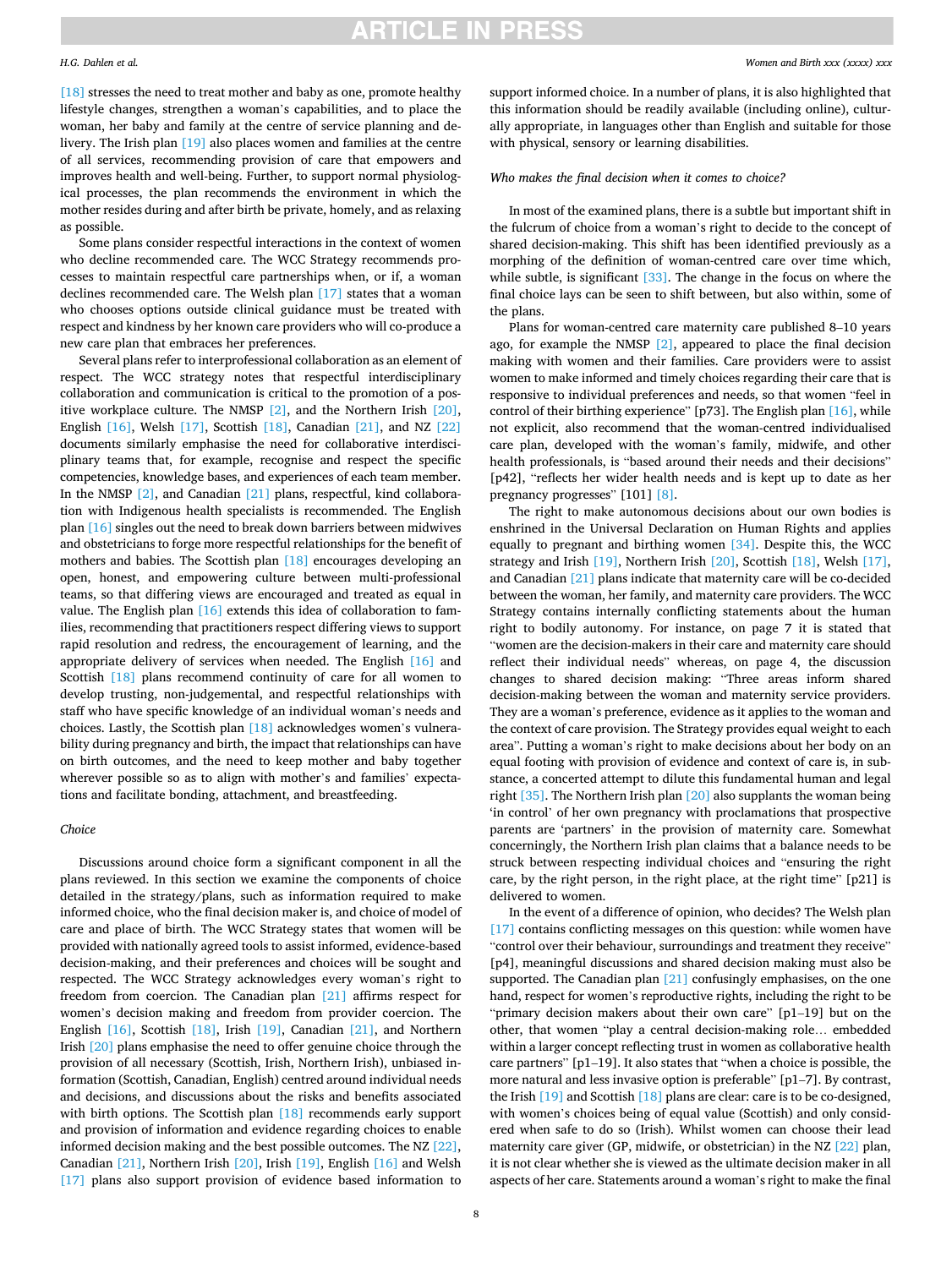## *H.G. Dahlen et al.*

decision about her care remain unclear and contradictory in the majority of the plans reviewed.

## *Choice of model of care/place of birth*

The language used to facilitate models of care/place of birth choices is inconsistent across plans, with significant variation in the description of models and what is offered. The WCC strategy asserts that tools traversing all models of care will be utilised to assist women with their choices. As discussed earlier, however, midwifery continuity of carer appeared to be an add on after critique from consumer groups, despite recognition of its value as the highly sought after gold standard of care [\[5\].](#page-11-0) In the earlier NMSP [\[2\]](#page-11-0) continuity of care, and where possible, continuity of carer, was emphasised as being very important to women, as well as key to quality service provisions. While some women may opt for GP and specialist obstetric care, the NMSP acknowledged the increasing demand for midwifery continuity of carer models in both the initial report [\[8\]](#page-11-0) and the final plan [\[2\].](#page-11-0) Nonetheless the recommendation barely made it into practice as only 8–10% of women accessed continuity of midwifery carer models over a decade later [\[36\].](#page-11-0) The NZ plan [\[22\]](#page-11-0) provides women with the option of choosing continuity of midwifery or obstetric carer in either a secondary or tertiary level service. In the Northern Irish [\[20\]](#page-11-0) plan, continuity of midwifery carer is specified only for women with straightforward pregnancies. In the Irish plan [\[19\]](#page-11-0), choice is afforded, but only if possible, when a woman is transferred from a lower-risk facility, including from antenatal community care, by a hospital-based midwifery team. By contrast, the English [\[16\]](#page-11-0), Scottish [\[18\],](#page-11-0) and Welsh [\[17\]](#page-11-0) plans emphasise continuity of carer, and advise ALL women receive continuity of care from known midwives and other health provider(s) if required.

The provision of continuity of carer is expressed as integral to all plans reviewed, with the exception of the Canadian plan [\[21\],](#page-11-0) in which the only recommendation for continuity is in relation to continuous support throughout labour and birth. Additionally, the Canadian plan [\[21\]](#page-11-0) does not incorporate discussion regarding models of care but does specify that whatever care provider(s) are chosen, whether midwives, nurses, doctors, and other allied health professional (such as doulas and childbirth educators), collaboration is required and key to optimal care and safety.

Providing informed user choice, including of choice of place of birth, is integral to the provision of woman-centred care. In the WCC Strategy, place of birth is not discussed. There is no reference to homebirth or birth centres as safe and viable options for women*.* This appears a backward step, in light of consumer submissions and the recommendations in the previous 2009 plan to consider "a range of models of care including birthing centres"  $[8]$  [p57]. It is a significant omission that no consideration is given to homebirth, especially considering exclusion in 2009 as a "Commonwealth funded option (at least in the *short term*)" [\[8\]](#page-11-0)  [p21] has resulted in no mention, a decade later. Place of birth is discussed in the English [\[16\],](#page-11-0) Scottish [\[18\]](#page-11-0), Irish [\[19\],](#page-11-0) Northern Irish [\[20\]](#page-11-0), and Welsh [\[17\]](#page-11-0) plans. In the English plan [\[16\],](#page-11-0) genuine choice of place of birth is facilitated through access to midwifery care settings (whether at home or in midwifery led units) and the type of support needed during birth. Similarly, the Scottish [\[18\]](#page-11-0) and Northern Irish [\[20\]](#page-11-0) plans state that women are assisted, through risk and benefit discussions, to consider choice of birthplace, including home birth, and midwife and consultant led units. The Irish [\[19\]](#page-11-0) and Welsh [\[17\]](#page-11-0) plans also recommend full options for lower risk women to birth either at home or in freestanding/or 'alongside birth centres' when skilled care is available, whereas those requiring more complex care are recommended to birth in specialised midwifery or obstetric led centres. In the Canadian plan [\[21\]](#page-11-0), place of birth options, including homebirth, are not discussed, however efforts to return birthing to the community is encouraged for indigenous women of low-risk.

The Irish plan [\[19\]](#page-11-0) advocates for choices relating to the environment of the 'alongside birth centre' to facilitate comfort. This includes

birthing balls and pools, complementary therapies and natural coping strategies. In cases of emergency, critical services are brought to the woman in the 'alongside birth centre', to maintain the same environment. If women are unable to access a low-risk birth centre, a designated space within the specialist centre with an environment conducive to a normal childbirth experience is recommended.

Both the NZ [\[22\]](#page-11-0) and English [\[16\]](#page-11-0) plans use a funding model that facilitates choice in model of care and place of birth. The English plan [\[16\]](#page-11-0) provides that, since women's choices drive the flow of money, funding should follow the woman' choices and her baby's needs, whilst organisations are still supported to work collaboratively.

## *Access*

Access and choice are closely connected. We have already discussed models of care, and evidence-based, easily understood information for informed decision making in the previous section of this paper. In this part, and in keeping with the documents reviewed, access is about services and staffing.

All plans addressed the need for women to have access to appropriately trained, responsive, competent, resourced, and culturally sensitive workforce, to facilitate the best use of services. Some plans discuss access to the provision of maternity care through a range of new services. In the WCC Strategy, improved access to telehealth, outreach, postnatal, and specialised services, such as transportation and accommodation, mental health support until 12 months post birth, and 'birthing on country' for Australia's First Nations people, is recommended. Similarly, appropriate service and referral pathways are discussed in all plans, some additionally emphasising the need for these to be seamless and accessible in community (English, Scottish, Canadian, Irish, Northern Irish, Welsh) or regional/remote settings (NZ), English, Scottish, Northern Irish, Canadian, Irish). In the NZ [\[22\],](#page-11-0) Canadian [\[21\]](#page-11-0)  and Welsh [\[17\]](#page-11-0) plans, these are discussed in relation to specialist services for clinically identified needs, whereas in others plans, reasons are expanded to include the compassionate recognition of individual circumstances, vulnerabilities, and preferences (Scottish, English, Irish, Northern Irish).

Access to culturally appropriate and individualised care is likewise highlighted in the WCC Strategy, as well as NZ [\[22\]](#page-11-0), and Canadian [21] plans, that is as close to home as possible and inclusive of labour companionship from family and support people (Canadian), in recognition of their important contribution to positive psychological birth experiences. The Welsh plan [\[17\]](#page-11-0) promotes individualised equitable access and collaboration between public and third sector organisations to mitigate the impact on women facing difficult social circumstances and adversity. The NZ plan [\[22\]](#page-11-0) stresses there be no financial barriers to access.

Access to high-quality postnatal care is discussed in most plans, with extra support recommended for early breastfeeding promotion and support (English, Scottish, Welsh, Canadian, Irish, Northern Irish). Early skin-to-skin care for babies is also recommended (Scottish, Canadian, Irish), including in kangaroo care in neonatal units (Scottish, Canadian). Access to donor breast milk is further specified in the Scottish [\[18\]](#page-11-0) plan. The Scottish [\[18\],](#page-11-0) English [\[16\]](#page-11-0), Irish [\[19\],](#page-11-0) and Welsh plans [\[17\]](#page-11-0) include support services to ensure families can stay together where possible, including providing accommodation to partners and/or mothers/parents of babies in special care. Access to midwifery continuity of postnatal care is recommended in the Scottish [\[18\],](#page-11-0) and English [\[16\]](#page-11-0)  plans, unless a different carer is chosen (English) or required (Scottish). In the Welsh [\[17\]](#page-11-0) plan, small midwifery and obstetric teams provide care, whereas in the Irish [\[19\]](#page-11-0) plan, postnatal care is provided in the community by hospital-based midwifery teams. Continuity of carer throughout the maternity experience is recommended in the NZ plan [\[22\]](#page-11-0). The Northern Irish plan [\[20\]](#page-11-0) further specifies access to a woman-centred midwifery/maternity support workers home visits for at least ten days post birth.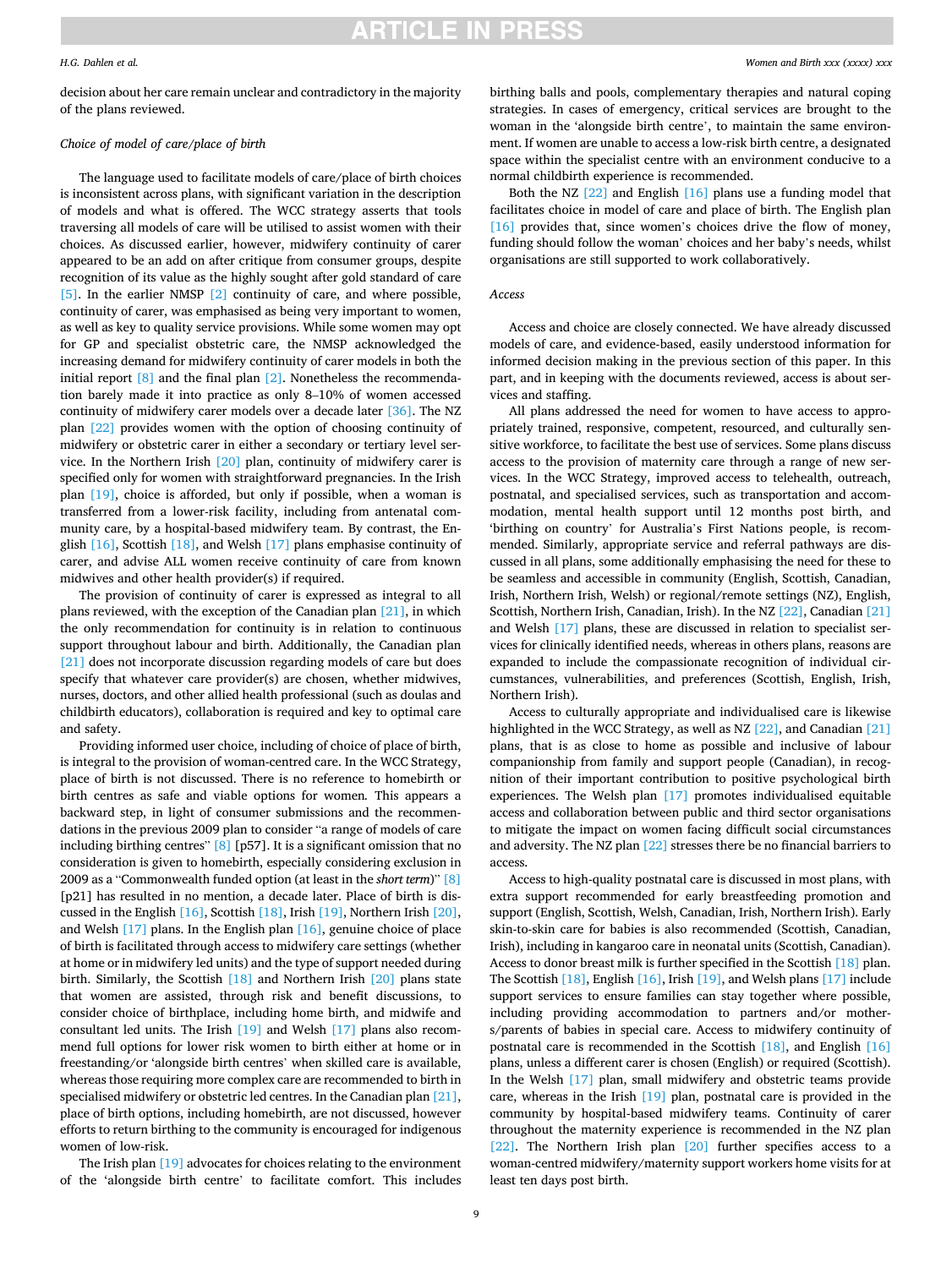Access to a formal post-birth review or debrief is provided in the WCC Strategy and Scottish [\[17\]](#page-11-0), Welsh [\[17\]](#page-11-0), and Canadian [\[21\]](#page-11-0) plans, as well as bereavement care in the WCC strategy, and the Scottish [\[18\]](#page-11-0), English [\[16\],](#page-11-0) Welsh [\[17\],](#page-11-0) Irish [\[19\],](#page-11-0) and Northern Irish [\[20\]](#page-11-0) plans. Opportunity to provide feedback regarding the entire maternity journey is similarly encouraged in the NZ plan [\[22\]](#page-11-0).

## **Discussion**

The Australian WCC Strategy was designed as an enduring national plan operationalised by the states and territories. The intention was to offer an overarching national strategic direction which developed Australia's maternity care system and enabled improvements in line with contemporary practice, evidence and international developments. We critiqued the WCC Strategy against other maternity plans from comparable English speaking countries (published between 2011 and 2021), under the four values embedded in the WCC Strategy: safety, respect, choice and access, as well as through the lens of consumers and maternity service providers who have voiced concerns. We found significant variation in aspects of maternity care and the positioning and professional autonomy of midwifery in the reviewed plans and guidelines. One overarching difference was notable: where the midwifery profession is strong [\[37\]](#page-11-0), midwifery models of care and place of birth options were more likely to be discussed and recommended. We suggest that differences in the recommendations in the strategy/plans appear to be due to the political/cultural/ideological lenses applied to the interpretation of the evidence.

There are obvious limitations to this paper and the approach taken. While we sought national plans from the USA, The Netherlands, Scandinavia and European countries, these documents either did not exist nationally, were not available in English, or had not been published in the ten-year timeframe. We did not review other major guidelines or international guiding documents as they were not country specific strategy/plans. Examples include, the World Health Organisation's *Recommendations for Intrapartum Care for a Positive Childbirth Experience*  [\[23\]](#page-11-0) and International Childbirth Initiative's (ICI) *12 Steps to Safe & Respectful MotherBaby-Family Maternity Care* [\[30\].](#page-11-0) While consumers, community members, and multidisciplinary researchers were involved in this paper, we focussed on issues of concern raised by midwives and consumers.

## *Positive aspects of the WCC Strategy when compared to other plans*

The term 'woman-centred' in the title of WCC Strategy, including the values of safety, respect, choice, and access, is widely seen as core to quality maternity care provision in Australia. This is reassuring. The essence of these values appeared in every plan reviewed and allowed easy categorisation of concepts, as shown in table one. References to the *Respectful Maternity Charter: the Universal Rights of Childbearing Women*  are commendable and they tie well with the values. The WCC Strategy has significant strengths: namely, the strong focus on respectful care, recognition of the need for the national evidence-based guidelines for postnatal care, development and implementation of culturally safe models of care for and with Aboriginal and Torres Strait Islander people and communities, and enhanced care and mental health support from conception to 12 months after the birth.

Other recommendations, while commendable in intent, are less promising because they are unlikely to be operationalised due to lack of funding and efforts shown to date. These include recommendations to use data to inform care, including reporting on Maternity Care Classification System [\[38\]](#page-11-0) and making women and communities 'active partners' in planning for, and the co-design of, services.

## *Where the WCC Strategy falls short*

In this critique, we identified several areas in the WCC that either fall

short of current evidence or have been omitted. As discussed in the introduction, this appears to be the result of protracted medical lobbying and influence. Historical trends substantiate claims that such lobbying holds greater sway than women's voices and scientific evidence. As we noted earlier, continuity of midwifery carer appeared to be an add on to the WCC Strategy, following substantial consumer protests and submission of robust evidence [\[5\]](#page-11-0). The WCC Strategy stands at odds in this respect with the English, Scottish, and Welsh plans, which advocate for continuity of midwifery care for ALL women.

Significant implications flow from the WCC Strategy's focus solely on hospital delivery of maternity services, to the exclusion of communitybased birth options. There is no mention of homebirth and birth centres in the WCC strategy which, in substance, is a rejection of both oftstated consumer preferences for these options to be better supported in Australia and evidence to support good outcomes for low risk women [\[6\].](#page-11-0) The paucity of birthplace options and access to continuity of midwifery care contributes to women seeking to 'freebirth' and to use unregulated birth providers [\[39,40\].](#page-11-0) It appears that, in countries where birth at home and in birth centres is widely accepted, the recommendations in maternity plans were more in line with evidence, human rights, and consumer demands. The exclusion of non-mainstream models of care appears to reflect real-world medical dominance over the provision and dissemination of maternity services [\[26,41\].](#page-11-0) Recent research for example, identified that Australian women were not being provided with complete information regarding available models of care by their GPs [\[42\]](#page-11-0). This position of power and privilege has negatively impacted collaboration efforts and fostered an 'us versus them' culture hostile to practitioners seen as operating 'outside' the hospital [\[43\]](#page-11-0). While there is good guidance with respect to interdisciplinary collaborative care (ICI *12 Steps to Safe & Respectful MotherBaby-Family Maternity Care* [\[30\]](#page-11-0); NHMRC National Guidance on Collaborative Maternity Care [\[44\]](#page-12-0)), achieving this espoused goal is much more difficult in reality [26, [41\].](#page-11-0) The government has additionally missed an opportunity to 'level the competitive playing field' between doctors and midwives through the provision of accessible, timely information to enable consumers to make informed choice [\[45\].](#page-12-0) Informed user choice is a cornerstone of patient-centred care that can only be facilitated through the provision of information on the quality and performance of individual practitioners, types of models of care available, and disclosure of administrative and practice limitations of both the maternity provider and health facility [\[46\]](#page-12-0).

Several important and interconnected areas affecting the delivery of maternity care were treated as outside the remit of the WCC Strategy for reasons that are either politically or financially motivated, or have the potential to cause friction between professional groups. First, the WCC Strategy fails to recommend accountability and transparency mechanisms in relation to private obstetric practice. This sector exhibits high levels of intervention and significant variations between both practitioners and hospitals, raising concerns about unconstrained provision of costly, non-evidence based care [\[47\].](#page-12-0) Despite emerging evidence of positive outcomes [\[48\],](#page-12-0) privately practising midwives are likewise sidelined. Consumer requests for the expansion of this sector as a genuine choice, through better integration into the health system, were ignored. MBS items and broader workforce issues affecting the provision of maternity care were also excluded.

Funding models were also excluded from the remit of the WCC Strategy, even though they are explored in other plans. Funding drives access to, and quality of care, and this currently preferences medical providers. The current MBS fee for service model in Australia fits poorly with the provision of low-risk primary maternity care and does not support continuity of care. While the WCC Strategy alluded to the need to develop funding models to support its aims, discussion on maternity health funding models, such as the Independent Hospital Pricing Authority (IHPA) 2017 report on bundled pricing, was sorely lacking. "Bundled pricing is where a single price is determined to cover a full package of care over a defined period of time, spanning multiple events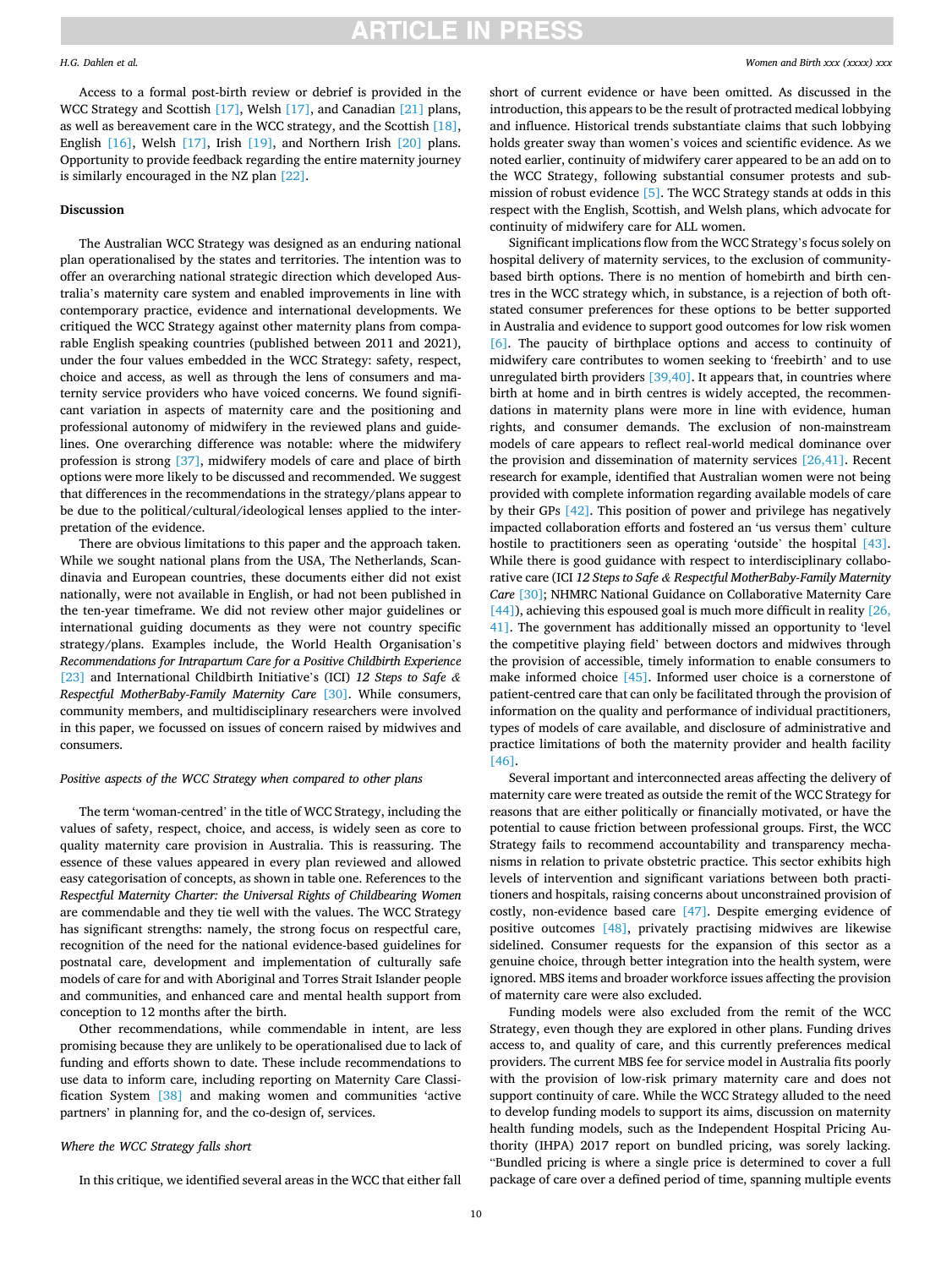### *H.G. Dahlen et al.*

and settings of care" [p3] [\[14\].](#page-11-0) Bundled pricing has the potential to introduce genuine competition into the sector, improve quality by reducing overservicing, reduce unnecessary costs, and level the playing field between medical and midwifery businesses. RANZCOG has, to date, rejected bundled pricing [\[49\]](#page-12-0) [p4]. In 2018, the AMA resisted expansion of Medicare coverage to Midwives, stating, "Midwife led care should not become the standard" [\[50\]](#page-12-0) [p1]. It comes as no surprise that the WCC Strategy was not given a remit to discuss components of any plan to improve the provision of maternity health care.

In addition, the WCC Strategy did not consider the effectiveness of multiple agencies overseeing the maternity care system in Australia. There was no discussion and consequently no call upon the Safety and Quality in Healthcare Commission (SQHC), health policy planners, health professional regulators, and the MBS to collaborate and utilise their legitimate authority and responsibilities to ensure, for instance, hospital accreditation standards, education and practice standards, models of care, and to utilise reliable evidence for best health outcomes, and the enabling of working environments.

Finally, we found inconsistencies in all the documents reviewed around where the final decision making lay when it came to choice and autonomy in maternity care. This is described by Jenkinson et al. [\[26\]](#page-11-0) as the gap between "espoused and reported practice" [p7]. The right to make autonomous decisions about our own bodies is enshrined in the Universal Declaration on Human Rights and applies, without exception, to pregnant and birthing women. Recent studies indicate that women either feel they weren't given a choice [\[26,50\]](#page-11-0) or that their wishes were undermined [\[50,51\].](#page-12-0) According to Jenkinson et al. [\[26\],](#page-11-0) when a woman's choices cross the 'clinician's line in the sand', "punishment and judgement" [p5], and even "assault" [p6] (where treatment is imposed without consent) can follow, with the woman 'pitted' against her foetus as a threat and a strategy to control. The authors found that "patriarchy and medical hegemony remained largely unchallenged" [p2], even where the parties had previously agreed on a care plan. This leaves women in a vulnerable position when it comes to choice and autonomy in nearly every strategy/plan we reviewed.

There is little evidence the Monitoring and Evaluation Framework in the WCC Strategy will be implemented and no evidence that the federal government can require states and territories to implement the strategy. This needs to urgently be addressed as the WCC Strategy was published three years ago.

## **Recommendations for going forward in Australia**

We make the following recommendations to ensure the highest possible standard of humanised, equitable, and evidence-based maternity care is available and the WCC Strategy is an effective and genuinely woman-centred plan:

- 1) Ensure consumers are consulted in a transparent and ongoing way, and are given time at the table with government, policy makers, and service providers in numbers equal to that of the medical profession and other powerful lobbyists combined.
- 2) Build the Respectful Care Maternity Charter into hospital accreditation, professional codes and education standards, both tertiary and through practical training.
- 3) Provide financial and administrative support for the full implementation and expansion of 'Birthing on Country' initiatives for Aboriginal and Torres Strait Islander women.
- 4) Offer all women continuity of midwifery care, including those with complex needs, and engage professional leadership to prioritise, sustain and expand these models of care.

Support and integrate all place of birth options, including homebirth and birth centres, on equal terms to that currently given only to hospital facilities.

- 5) The power differential between doctors and midwives during maternity policy discussion and implementation must be acknowledged and addressed.
- 6) Provide midwifery leadership at the policy, education, and regulation levels so midwifery interests are not subsumed by medical agendas. Midwives must be consulted in a transparent and ongoing way and midwifery professional bodies must get time at the table with government in numbers equal to that of medical professional bodies.
- 7) Explore MBS funding alternatives to support midwifery care as primary health care and develop implementation strategies for phasing in bundled pricing following transparent consultation with both the ACM and RANZCOG.
- 8) Oblige practitioners (public and private) who receive publicly funded payment to publish data accessible to all members of the public on the 10 maternity indicators in a timely manner.
- 9) Provide a transparent plan for monitoring and evaluating the implementation of the WCC Strategy, including those aspects of the Strategy being embedded in health policies at both the state and federal level. Develop and tie Key Performance Indicators to funding that is annually reviewed.

## **Conclusion**

The WCC Strategy provides an overarching national strategic direction to support Australia's maternity care system and enable improvements in line with "contemporary practice, evidence, and international developments" [\[1\]](#page-11-0) [p4]**.** While the document reflects an admirable focus on respectful care and postnatal care, the WCC Strategy failed to support continuity of midwifery care, and choice of place of birth options, despite robust evidence in support of both. In addition, there was no emphasis on addressing ill-fitting funding mechanisms that preference medical providers over informed user choice for women. The WCC Strategy also does not acknowledge a significant and continuing issue within the current system, of medical privilege undermining the expansion of midwifery models of care, and the perpetuation of the provision of costly, lower quality, and highly fragmented medicalised maternity care, at the detriment of women's health and choice. We have concerns that as maternity service provision has a matrix of stakeholders and collaborators, failure to effectively engage with all through equal partnership, in particular service users, will render any perceived success of the WCC Strategy as short lived at best, and nugatory at worst. We suggest there is limited confidence that the evaluation frameworks for the WCC Strategy will be effectively enacted to provide genuine, structural improvements to benefit women's health. In countries with an established, valued and autonomous midwifery profession, maternity guidelines appear to better align with evidence. We conclude that maternity strategy/plans should be based on the best available evidence and produce similar recommendations for the provision of midwifery care. Priority must be given to the choices women make and the best available evidence, not the power and interests of organisations and individuals.

### **CRediT authorship contribution statement**

**HD** designed the study and led the writing of the paper along with **VS**; **SO** undertook the search, data extraction, and assisted writing of the paper; **AS** provided input into the paper regarding the history and processes behind the WCC Strategy, **MK, LJ, BS** and **KS** provided advice and critical review and input into the paper.

## **Role of the funding source**

The Canberra Mothercraft Society provided funding and worked in partnership with WSU to put on a public lecture and support the preparation of this paper to help inform public discussion, strategy and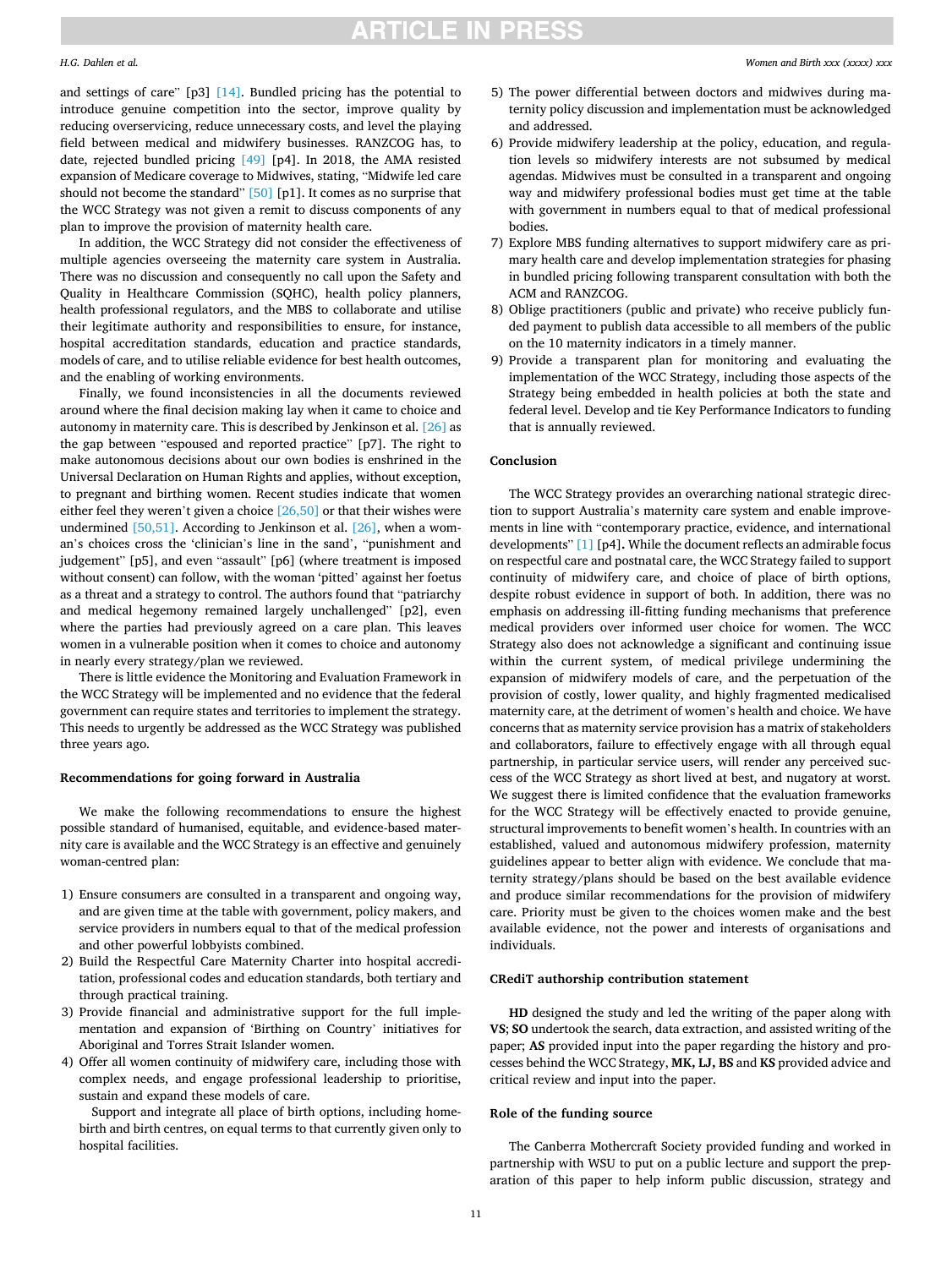### *Women and Birth xxx (xxxx) xxx*

## <span id="page-11-0"></span>*H.G. Dahlen et al.*

advocacy. They did not influence the review of the maternity plans but provided critical review and editing suggestions.

## **Ethical Statement**

Ethical approval was not required for this review of publically available maternity service plans.

## **Conflict of Interest**

Lynne Johnson is on the Board of the Canberra Mothercraft Society (CMS) and Mary Kirk is a member of CMS.

## **Acknowledgments**

We would like to thank Professor Caroline Homer and other colleagues for reading the first draft of the paper and giving valuable feedback.

### **References**

- [1] COAG Health Council, Woman-Centred Care: Strategic Directions for Australian Maternity Services, Department of Health, Canberra, 2019. Available from: 〈[htt](https://www.health.gov.au/sites/default/files/documents/2019/11/woman-centred-care-strategic-directions-for-australian-maternity-services.pdf)  [ps://www.health.gov.au/sites/default/files/documents/2019/11/woman-centre](https://www.health.gov.au/sites/default/files/documents/2019/11/woman-centred-care-strategic-directions-for-australian-maternity-services.pdf) [d-care-strategic-directions-for-australian-maternity-services.pdf](https://www.health.gov.au/sites/default/files/documents/2019/11/woman-centred-care-strategic-directions-for-australian-maternity-services.pdf)〉.
- [2] The Australian Health Ministers' Conference, National Maternity Services Plan, Canberra, 2011. Available from: 〈[https://www1.health.gov.au/internet/main/](https://www1.health.gov.au/internet/main/publishing.nsf/Content/8AF951CE492C799FCA257BF0001C1A4E/$File/maternityplan.pdf) [publishing.nsf/Content/8AF951CE492C799FCA257BF0001C1A4E/\\$File/maternit](https://www1.health.gov.au/internet/main/publishing.nsf/Content/8AF951CE492C799FCA257BF0001C1A4E/$File/maternityplan.pdf) [yplan.pdf](https://www1.health.gov.au/internet/main/publishing.nsf/Content/8AF951CE492C799FCA257BF0001C1A4E/$File/maternityplan.pdf)〉.
- [3] A. Staines, Personal communication from maternity consumer network president, in: H. Dahlen (ed.), Email, 2021.
- [4] [H. Dahlen, V. Schmied, S. Tracy, M. Jackson, J. Cummings, H. Priddis, Home birth](http://refhub.elsevier.com/S1871-5192(22)00052-X/sbref1)  [and the National Australian Maternity Services Review: too hot to handle? Women](http://refhub.elsevier.com/S1871-5192(22)00052-X/sbref1)  [Birth 24 \(4\) \(2011\) 148](http://refhub.elsevier.com/S1871-5192(22)00052-X/sbref1)–155.
- [5] J. Sandall, H. Soltani, S. Gates, A. Shennan, D. Devane, Midwife-led continuity models versus othermodels of care for childbearing women during pregnancy, birth and early parenting, Cochrane Database Syst. Rev. 4 (2016), [https://doi.org/](https://doi.org/10.1002/14651858.CD004667.pub5) [10.1002/14651858.CD004667.pub5.](https://doi.org/10.1002/14651858.CD004667.pub5)
- [6] [V.L. Scarf, C. Rossiter, S. Vedam, H.G. Dahlen, D. Ellwood, D. Forster, et al.,](http://refhub.elsevier.com/S1871-5192(22)00052-X/sbref3) [Maternal and perinatal outcomes by planned place of birth among women with](http://refhub.elsevier.com/S1871-5192(22)00052-X/sbref3) [low-risk pregnancies in high-income countries: a systematic review and meta](http://refhub.elsevier.com/S1871-5192(22)00052-X/sbref3)[analysis, Midwifery 62 \(2018\) 240](http://refhub.elsevier.com/S1871-5192(22)00052-X/sbref3)–255.
- [7] E.D. Hodnett, S. Downe, D. Walsh, Alternative versus conventional institutional settings for birth, Cochrane Database Syst. Rev. 8 (2012), CD000012, [https://doi.](https://doi.org/10.1002/14651858.CD000012.pub4)  [org/10.1002/14651858.CD000012.pub4](https://doi.org/10.1002/14651858.CD000012.pub4).
- [8] Commonwealth of Australia, Improving maternity services in Australia: the report of the maternity services review, Canberra, 2009. Available from: 〈h[ttps://www1.](http://ttps://www1.health.gov.au/internet/main/publishing.nsf/Content/624EF4BED503DB5BCA257BF0001DC83C/$File/Improving%20Maternity%20Services%20in%20Australia%20-%20The%20Report%20of%20the%20Maternity%20Services%20Review.pdf)  [health.gov.au/internet/main/publishing.nsf/Content/624EF4BED503DB5B](http://ttps://www1.health.gov.au/internet/main/publishing.nsf/Content/624EF4BED503DB5BCA257BF0001DC83C/$File/Improving%20Maternity%20Services%20in%20Australia%20-%20The%20Report%20of%20the%20Maternity%20Services%20Review.pdf) [CA257BF0001DC83C/\\$File/Improving%20Maternity%20Services%20in%20Aust](http://ttps://www1.health.gov.au/internet/main/publishing.nsf/Content/624EF4BED503DB5BCA257BF0001DC83C/$File/Improving%20Maternity%20Services%20in%20Australia%20-%20The%20Report%20of%20the%20Maternity%20Services%20Review.pdf) [ralia%20-%20The%20Report%20of%20the%20Maternity%20Services%20](http://ttps://www1.health.gov.au/internet/main/publishing.nsf/Content/624EF4BED503DB5BCA257BF0001DC83C/$File/Improving%20Maternity%20Services%20in%20Australia%20-%20The%20Report%20of%20the%20Maternity%20Services%20Review.pdf)  [Review.pdf](http://ttps://www1.health.gov.au/internet/main/publishing.nsf/Content/624EF4BED503DB5BCA257BF0001DC83C/$File/Improving%20Maternity%20Services%20in%20Australia%20-%20The%20Report%20of%20the%20Maternity%20Services%20Review.pdf)〉.
- [9] [H. Dahlen, M. Jackson, V. Schmied, S. Tracy, H. Priddis, Birth centres and the](http://refhub.elsevier.com/S1871-5192(22)00052-X/sbref5)  [National Maternity Services Review: response to consumer demand or](http://refhub.elsevier.com/S1871-5192(22)00052-X/sbref5) [compromise? Women Birth 24 \(2011\) 165](http://refhub.elsevier.com/S1871-5192(22)00052-X/sbref5)–172.
- [10] Australian Institute of Health and Welfare. Australian Mothers and Babies 2018-in Brief (Perinatal Statistics Series no 36 Cat no PER 108), AIHW, Canberra, 2020. Available from: 〈[https://www.aihw.gov.au/reports/mothers-babies/australias](https://www.aihw.gov.au/reports/mothers-babies/australias-mothers-and-babies-2018-in-brief) [-mothers-and-babies-2018-in-brief](https://www.aihw.gov.au/reports/mothers-babies/australias-mothers-and-babies-2018-in-brief)〉.
- [11] Australian Institute of Health and Welfare, Australian Mothers and Babies–2021, AIHW, Canberra. Available from: 〈[https://www.aihw.gov.au/reports/mothers-bab](https://www.aihw.gov.au/reports/mothers-babies/australias-mothers-babies)  [ies/australias-mothers-babies](https://www.aihw.gov.au/reports/mothers-babies/australias-mothers-babies)〉.
- [12] [H. Fox, S.M. Topp, E. Callander, D. Lindsay, A review of the impact of financing](http://refhub.elsevier.com/S1871-5192(22)00052-X/sbref6) [mechanisms on maternal health care in Australia, BMC Public Health 19 \(2019\)](http://refhub.elsevier.com/S1871-5192(22)00052-X/sbref6)  [1540](http://refhub.elsevier.com/S1871-5192(22)00052-X/sbref6)–1553.
- [13] Australian Institute of Health and Welfare, Disease Expenditure in Australia, AIHW, Canberra, 2019. Available from: 〈[https://www.aihw.gov.au/reports/health](https://www.aihw.gov.au/reports/health-welfare-expenditure/disease-expenditure-australia/contents/australian-burden-of-disease-groups)  [-welfare-expenditure/disease-expenditure-australia/contents/australian-burde](https://www.aihw.gov.au/reports/health-welfare-expenditure/disease-expenditure-australia/contents/australian-burden-of-disease-groups) [n-of-disease-groups](https://www.aihw.gov.au/reports/health-welfare-expenditure/disease-expenditure-australia/contents/australian-burden-of-disease-groups)〉.
- [14] Independent Hospital Pricing Authority, Bundled Pricing for Maternity Care, Final Report of IHPA and the Bundled Pricing Advisory Group, 2017. Available from: 〈[https://www.ihpa.gov.au/sites/default/files/bundled\\_pricing\\_for\\_maternity\\_care](https://www.ihpa.gov.au/sites/default/files/bundled_pricing_for_maternity_care_-_final_report.pdf) final report.pdf)
- [15] [H.P. Kennedy, M.C. Balaam, H. Dahlen, E. Declercq, A. de Jonge, S. Downe, et al.,](http://refhub.elsevier.com/S1871-5192(22)00052-X/sbref7)  [The role of midwifery and other international insights for maternity care in the](http://refhub.elsevier.com/S1871-5192(22)00052-X/sbref7) [United States: an analysis of four countries, Birth 47 \(2020\) 332](http://refhub.elsevier.com/S1871-5192(22)00052-X/sbref7)–345.
- [16] National Health Service (NHS), National maternity review: better births improving outcomes of maternity services in Englanda five year forward view for maternity care, 2016. Available from: 〈[https://www.england.nhs.uk/wp-content/uploads/](https://www.england.nhs.uk/wp-content/uploads/2016/02/national-maternity-review-report.pdf) [2016/02/national-maternity-review-report.pdf](https://www.england.nhs.uk/wp-content/uploads/2016/02/national-maternity-review-report.pdf)〉.
- [17] Welsh Government, Maternity care in Wales: a five year vision for the future (2019–2024), 2019. Available from: 〈[https://gov.wales/sites/default/files/pub](https://gov.wales/sites/default/files/publications/2019-06/maternity-care-in-wales-a-five-year-vision-for-the-future-2019-2024.pdf) [lications/2019-06/maternity-care-in-wales-a-five-year-vision-for-the-future-2019](https://gov.wales/sites/default/files/publications/2019-06/maternity-care-in-wales-a-five-year-vision-for-the-future-2019-2024.pdf) [-2024.pdf](https://gov.wales/sites/default/files/publications/2019-06/maternity-care-in-wales-a-five-year-vision-for-the-future-2019-2024.pdf)〉.
- [18] Scottish Government, The best start: a five-year forward plan for maternity and neonatal care in Scotland, 2017. Available from: 〈[https://www.gov.scot/binaries/c](https://www.gov.scot/binaries/content/documents/govscot/publications/strategy-plan/2017/01/best-start-five-year-forward-plan-maternity-neonatal-care-scotland/documents/00513175-pdf/00513175-pdf/govscot%3Adocument/00513175.pdf)  [ontent/documents/govscot/publications/strategy-plan/2017/01/best-start-five](https://www.gov.scot/binaries/content/documents/govscot/publications/strategy-plan/2017/01/best-start-five-year-forward-plan-maternity-neonatal-care-scotland/documents/00513175-pdf/00513175-pdf/govscot%3Adocument/00513175.pdf) [-year-forward-plan-maternity-neonatal-care-scotland/documents/00513175-pdf/](https://www.gov.scot/binaries/content/documents/govscot/publications/strategy-plan/2017/01/best-start-five-year-forward-plan-maternity-neonatal-care-scotland/documents/00513175-pdf/00513175-pdf/govscot%3Adocument/00513175.pdf)  [00513175-pdf/govscot%3Adocument/00513175.pdf](https://www.gov.scot/binaries/content/documents/govscot/publications/strategy-plan/2017/01/best-start-five-year-forward-plan-maternity-neonatal-care-scotland/documents/00513175-pdf/00513175-pdf/govscot%3Adocument/00513175.pdf)〉.
- [19] Department of Health, Ireland, Creating a better future together: national maternity strategy 2016–2026, 2016. Available from: 〈[https://assets.gov.ie/188](https://assets.gov.ie/18835/ac61fd2b66164349a1547110d4b0003f.pdf)  [35/ac61fd2b66164349a1547110d4b0003f.pdf](https://assets.gov.ie/18835/ac61fd2b66164349a1547110d4b0003f.pdf)〉.
- [20] Department of Health, Social Services and Public Safety, A strategy for maternity care in Northern Ireland 2012–2018, 2012. Available from: 〈[https://www.health](https://www.health-ni.gov.uk/sites/default/files/publications/dhssps/maternitystrategy.pdf)  i.gov.uk/sites/default/files/publications/dhssps/maternitystrategy.pdf)
- [21] Public Health Agency of Canada, Chapter 1: family-centred maternity and newborn care in Canada: underlying philosophy and principles, 2017. Available from: (htt [ps://www.canada.ca/content/dam/phac-aspc/documents/services/publicatio](https://www.canada.ca/content/dam/phac-aspc/documents/services/publications/healthy-living/maternity-newborn-care/maternity-newborn-care-guidelines-chapter-1-eng.pdf)  [ns/healthy-living/maternity-newborn-care/maternity-newborn-care-guideline](https://www.canada.ca/content/dam/phac-aspc/documents/services/publications/healthy-living/maternity-newborn-care/maternity-newborn-care-guidelines-chapter-1-eng.pdf)  [s-chapter-1-eng.pdf](https://www.canada.ca/content/dam/phac-aspc/documents/services/publications/healthy-living/maternity-newborn-care/maternity-newborn-care-guidelines-chapter-1-eng.pdf)〉.
- [22] Ministry of Health and District Health Boards, New Zealand maternity standards: a set of standards to guide the planning, funding and monitoring of maternity services, Wellington, New Zealand, 2011. Available from:  $\langle$ [https://www.health.](https://www.health.govt.nz/system/files/documents/publications/nz-maternity-stds-sept2011.pdf) [govt.nz/system/files/documents/publications/nz-maternity-stds-sept2011.pdf](https://www.health.govt.nz/system/files/documents/publications/nz-maternity-stds-sept2011.pdf)〉.
- [23] World Healh Organisation, WHO recommendations: intrapartum care for a positive childbirth experience, Geneva, 2018. Avaliable from: 〈[https://apps.who.int/iris/bi](https://apps.who.int/iris/bitstream/handle/10665/260178/9789241550215-eng.pdf;jsessionid=5559193E3921970A540FB8C59D62904C?sequence=1)  [tstream/handle/10665/260178/9789241550215-eng.pdf;jsessionid](https://apps.who.int/iris/bitstream/handle/10665/260178/9789241550215-eng.pdf;jsessionid=5559193E3921970A540FB8C59D62904C?sequence=1)=555919 [3E3921970A540FB8C59D62904C?sequence](https://apps.who.int/iris/bitstream/handle/10665/260178/9789241550215-eng.pdf;jsessionid=5559193E3921970A540FB8C59D62904C?sequence=1)=1〉.
- [24] [H.A. Cahill, Male appropriation and medicalization of childbirth: an historical](http://refhub.elsevier.com/S1871-5192(22)00052-X/sbref8) [analysis, J. Adv. Nurs. 33 \(3\) \(2001\) 334](http://refhub.elsevier.com/S1871-5192(22)00052-X/sbref8)–342.
- [25] [R. Johanson, M. Newburn, A. Macfarlane, Has the medicalisation of childbirth](http://refhub.elsevier.com/S1871-5192(22)00052-X/sbref9) [gone too far? BMJ 324 \(7342\) \(2002\) 892](http://refhub.elsevier.com/S1871-5192(22)00052-X/sbref9)–895.
- [26] [B. Jenkinson, S. Kruske, S. Kildea, The experiences of women, midwives and](http://refhub.elsevier.com/S1871-5192(22)00052-X/sbref10) [obstetricians when women decline recommended maternity care: a feminist](http://refhub.elsevier.com/S1871-5192(22)00052-X/sbref10) [thematic analysis, Midwifery 52 \(2017\) 1](http://refhub.elsevier.com/S1871-5192(22)00052-X/sbref10)–10.
- [27] O.T. Oladapo, Ö. Tunçalp, M. Bonet, T.A. Lawrie, A. Portela, S. Downe, et al., WHO [model of intrapartum care for a positive childbirth experience: transforming care of](http://refhub.elsevier.com/S1871-5192(22)00052-X/sbref11)  [women and babies for improved health and wellbeing, BJOG: Int. J. Obstet.](http://refhub.elsevier.com/S1871-5192(22)00052-X/sbref11) [Gynaecol. 125 \(8\) \(2018\) 918](http://refhub.elsevier.com/S1871-5192(22)00052-X/sbref11)–922.
- [28] United Nations, Global strategy for women's, children's and adolescents' health (2016–2030), Geneva, 2016. Available from: 〈[https://www.who.int/life-course/pa](https://www.who.int/life-course/partners/global-strategy/globalstrategyreport2016-2030-lowres.pdf?ua=1)  [rtners/global-strategy/globalstrategyreport2016-2030-lowres.pdf?ua](https://www.who.int/life-course/partners/global-strategy/globalstrategyreport2016-2030-lowres.pdf?ua=1)=1〉.
- [29] [M. Simpson, V. Schmied, C. Dickson, H.G. Dahlen, Postnatal post-traumatic stress:](http://refhub.elsevier.com/S1871-5192(22)00052-X/sbref12)  [an integrative review, Women Birth 31 \(5\) \(2018\) 367](http://refhub.elsevier.com/S1871-5192(22)00052-X/sbref12)–379.
- [30] The International Childbirth Initiative (ICI), 12 steps to safe and respectful motherbaby-family maternity care, 2018. Available from: 〈[https://icichildbirth.](https://icichildbirth.org/wpcontent/uploads/2021/04/ICI_International-Childbirth_2021.4.pdf) [org/wpcontent/uploads/2021/04/ICI\\_International-Childbirth\\_2021.4.pdf](https://icichildbirth.org/wpcontent/uploads/2021/04/ICI_International-Childbirth_2021.4.pdf)〉.
- [31] The White Ribbon Alliance, Respectful maternity care charter: universal rights of mothers and newborn: the Global Respectful Maternity Care Council, 2018. Available from: 〈[https://www.whiteribbonalliance.org/respectful-maternity-care](https://www.whiteribbonalliance.org/respectful-maternity-care-charter/) [-charter/](https://www.whiteribbonalliance.org/respectful-maternity-care-charter/)〉.
- [32] White Ribbon Alliance, The respectful maternity care charter: the universal rights of childbearing women, Washington, 2011. Available from: 〈[http://www.healthp](http://www.healthpolicyproject.com/pubs/46_FinalRespectfulCareCharter.pdf)  [olicyproject.com/pubs/46\\_FinalRespectfulCareCharter.pdf](http://www.healthpolicyproject.com/pubs/46_FinalRespectfulCareCharter.pdf)〉.
- [33] [E. Rigg, H.G. Dahlen, Woman centred care: has the definition been morphing of](http://refhub.elsevier.com/S1871-5192(22)00052-X/sbref13)  [late? Women Birth 34 \(1\) \(2021\) 1](http://refhub.elsevier.com/S1871-5192(22)00052-X/sbref13)–3.
- [34] United Nations, Universal declaration of human rights, Geneva, 2015. Available from: 〈[https://www.un.org/en/udhrbook/pdf/udhr\\_booklet\\_en\\_web.pdf](https://www.un.org/en/udhrbook/pdf/udhr_booklet_en_web.pdf)〉.
- [35] [M. Hevia, A. Constantin, Gendered POwer Relations and Informed Consent: the I.V.](http://refhub.elsevier.com/S1871-5192(22)00052-X/sbref14)  [v. Bolivia case, Health Hum. Rights 20 \(2\) \(2018\) 197](http://refhub.elsevier.com/S1871-5192(22)00052-X/sbref14)–203.
- [36] [K. Dawson, D. Forster, H. McLachlan, M. Newton, Operationalising caseload](http://refhub.elsevier.com/S1871-5192(22)00052-X/sbref15)  [midwifery in the Australian public maternity system: findings from a national](http://refhub.elsevier.com/S1871-5192(22)00052-X/sbref15) [cross-sectional survey of maternity managers, Women Birth 31 \(3\) \(2018\)](http://refhub.elsevier.com/S1871-5192(22)00052-X/sbref15) 194–[201.](http://refhub.elsevier.com/S1871-5192(22)00052-X/sbref15)
- [37] R. Davis-Floyd, L. Barclay, J. Tritten (Eds.), Birth Models That Work, University of California Press, 2009. Available from: 〈[https://california.universitypressscholarsh](https://california.universitypressscholarship.com/view/10.1525/california/9780520248632.001.0001/upso-9780520248632)  [ip.com/view/10.1525/california/9780520248632.001.0001/upso-978052024863](https://california.universitypressscholarship.com/view/10.1525/california/9780520248632.001.0001/upso-9780520248632)  $2\rangle$  $2\rangle$ .
- [38] [N. Donnolley, K. Butler-Henderson, M. Chapman, E. Sullivan, The development of](http://refhub.elsevier.com/S1871-5192(22)00052-X/sbref16)  [a classification system for maternity models of care, Health Inf. Manag. J. 45 \(2\)](http://refhub.elsevier.com/S1871-5192(22)00052-X/sbref16) [\(2016\) 64](http://refhub.elsevier.com/S1871-5192(22)00052-X/sbref16)–70.
- [39] [E.C. Rigg, V. Schmied, K. Peters, H.G. Dahlen, A survey of women in Australia who](http://refhub.elsevier.com/S1871-5192(22)00052-X/sbref17)  [choose the care of unregulated birthworkers for a birth at home, Women Birth 33](http://refhub.elsevier.com/S1871-5192(22)00052-X/sbref17)  [\(1\) \(2020\) 86](http://refhub.elsevier.com/S1871-5192(22)00052-X/sbref17)–96.
- [40] [H. Dahlen, B. Kumar-Hazard, V. Schmied \(Eds.\), Birthing Outside the System: The](http://refhub.elsevier.com/S1871-5192(22)00052-X/sbref18)  [Canary in the Coal Mine, Routledge, New York, 2020.](http://refhub.elsevier.com/S1871-5192(22)00052-X/sbref18)
- [41] [K.M. Reiger, K.L. Lane, Working together: collaboration between midwives and](http://refhub.elsevier.com/S1871-5192(22)00052-X/sbref19)  [doctors in public hospitals, Aust. Health Rev. 33 \(2\) \(2009\) 315](http://refhub.elsevier.com/S1871-5192(22)00052-X/sbref19)–324.
- [42] [G. Stevens, Thompson, S. Kruske, B. Watson, Y. Miller, What are pregnant women](http://refhub.elsevier.com/S1871-5192(22)00052-X/sbref20)  [told about models of maternity care in Australia? A retrospective study of women](http://refhub.elsevier.com/S1871-5192(22)00052-X/sbref20)'s [reports, Patient Educ. Couns. 97 \(1\) \(2014\) 114](http://refhub.elsevier.com/S1871-5192(22)00052-X/sbref20)–121.
- [43] [A. Steel, J. Adams, J. Frawley, J. Wardle, A. Broom, M. Sidebotham, D. Sibbritt,](http://refhub.elsevier.com/S1871-5192(22)00052-X/sbref21)  Does Australia'[s health policy environment create unintended outcomes for](http://refhub.elsevier.com/S1871-5192(22)00052-X/sbref21)  [birthing women? Birth 43 \(4\) \(2016\) 273](http://refhub.elsevier.com/S1871-5192(22)00052-X/sbref21)–276.